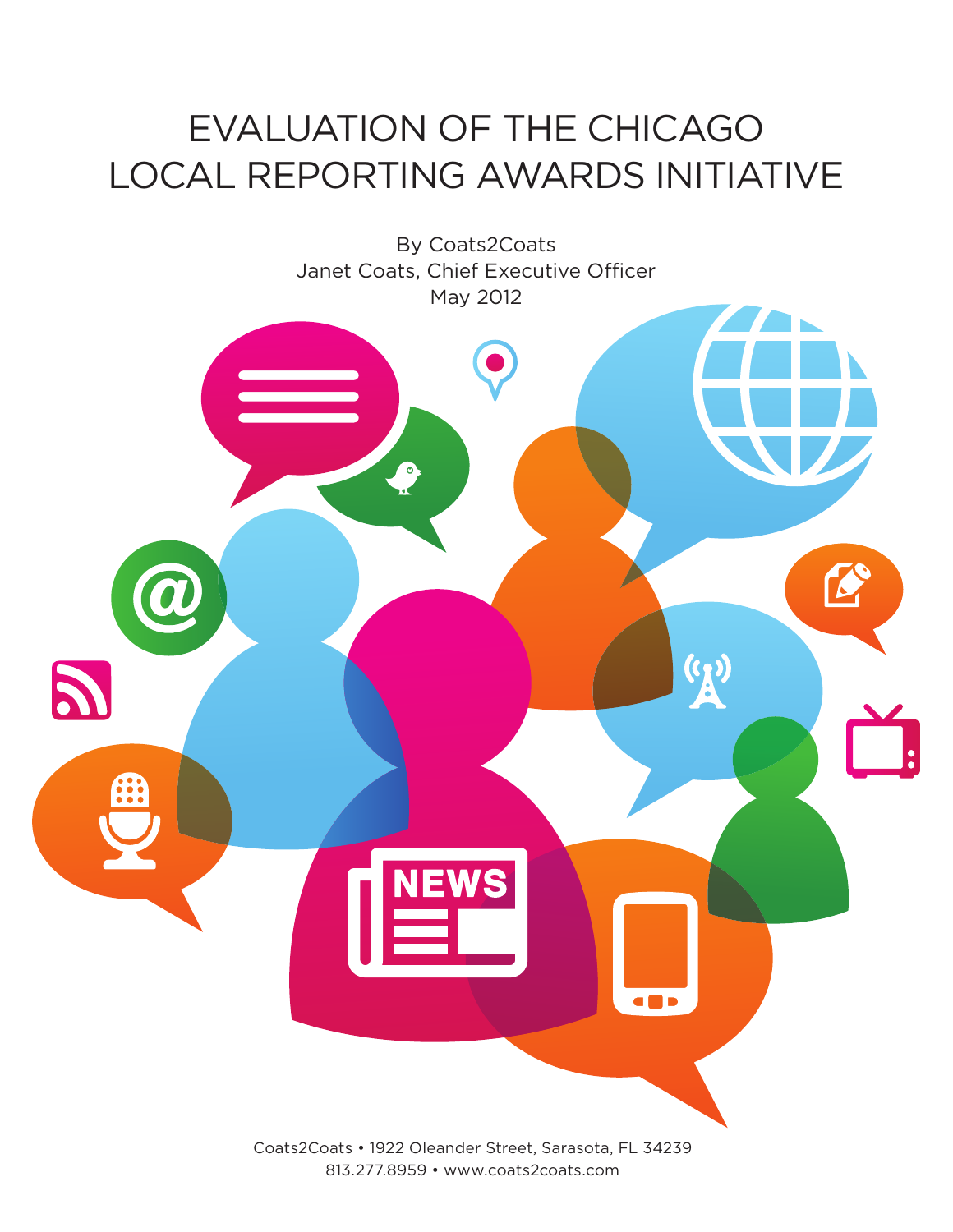## **Table of Contents**

| <b>Executive Summary</b>                                    | 2  |
|-------------------------------------------------------------|----|
| Introduction                                                | 4  |
| Evaluator's Report                                          |    |
| <b>Content Quality</b>                                      | 7  |
| Relevance                                                   | 8  |
| Diversity of Voices                                         | 9  |
| <b>Impact and Reach</b>                                     | 10 |
| Impact of The Chicago Reporter and Community Media Workshop | 11 |
| <b>Best Practices</b>                                       | 13 |
| <b>Recommendations for Future Efforts</b>                   | 17 |
| <b>Survey Analysis</b>                                      | 19 |
| Mini-Profiles of the Local Reporting Award Recipients' Work | 20 |
| About the Evaluator                                         | 35 |
| <b>Advisory Committee</b>                                   | 35 |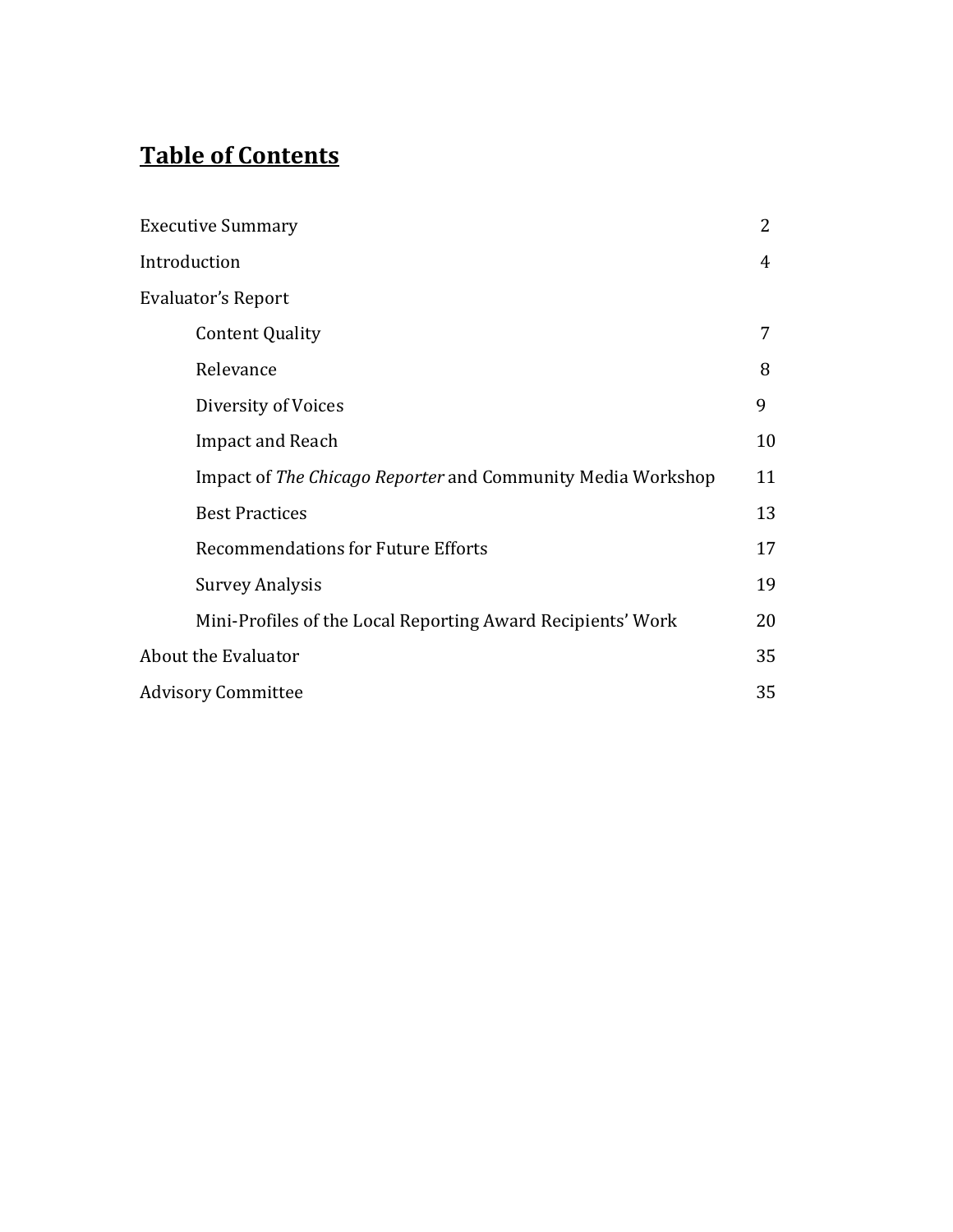## **EXECUTIVE SUMMARY**

This report assesses the effectiveness of the Local Reporting Awards initiative conducted in 2011 as part of the Community News Matters program, a journalism funder collaborative supported by The Chicago Community Trust, the John S. and James L. Knight Foundation, the John D. and Catherine T. MacArthur Foundation, the McCormick Foundation, the Richard H. Driehaus Foundation and The Woods Fund of Chicago. It also identifies lessons learned that might be useful to others.

The goals of the initiative were to:

- Produce in 2011 a burst of impactful, relevant coverage of, by and for the project's target communities (low income communities on the south and west sides of Chicago) that sheds light on current and future decisions of city, county and state governments.
- Stimulate the emergence of sources and voices of coverage that can help fill the information gap in these areas.
- Develop new ways and channels to spread high-quality, civically relevant information and build interest and engagement among citizens.

The initiative made six \$10,000 and 25 \$2,000 awards to a variety of individuals, news outlets and nonprofits. It also made \$70,000 in grants to Community Media Workshop and *The Chicago Reporter* to help maximize the editorial quality and distribution of award winners' work.

Here is a summary of the evaluator's conclusions:

- **Overall, the quality of the journalism is high.** Virtually all of the content uses at least two sources and most use multiple sources in each piece. Presentation is clear, with appropriate background and context. Quality of writing is high; production values in video and audio are excellent. There is evidence of reporting beyond interviews – historical research, use of data, use of public records and public records requests. We have conducted content audits of clients who spent significantly higher sums of money and worked exclusively with professional journalists that did not achieve this level of editorial quality.
- **The stated goal to increase diversity of voices – to hear from people who do not regularly appear in traditional media – is overwhelmingly achieved in this work.** Diversity is evident in race, ethnicity, gender and sexual orientation but goes beyond those traditional measures. Perhaps one of the biggest accomplishments of the work overall is the inclusion of young voices, both as sources and contributors of content. The stories also represent the point of view of disabled people and the elderly. Topical diversity is excellent as well. From environmental issues to the arts to education to the class divide in the black community, these stories give us a sense of the breadth of life in these communities.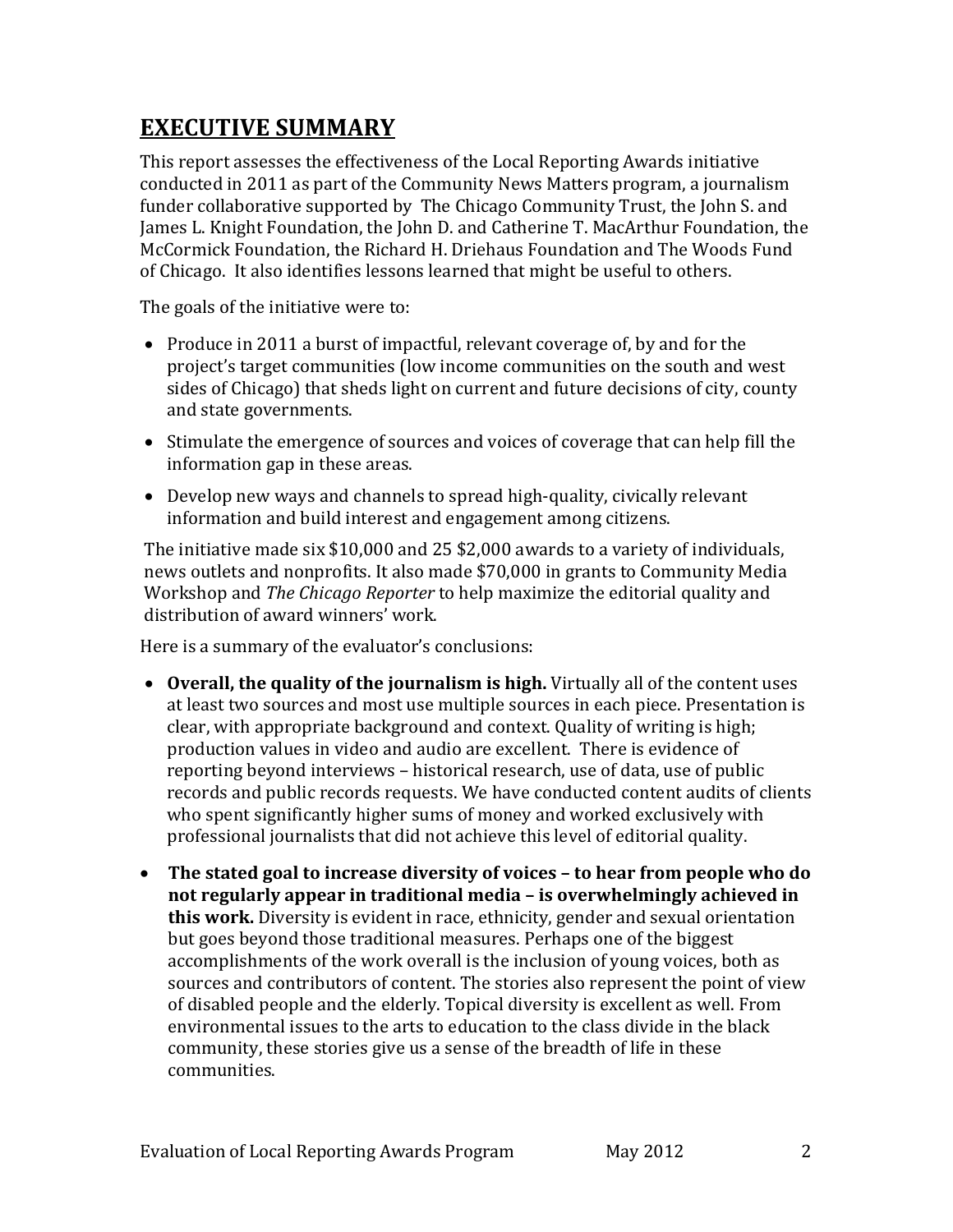- **The decision to involve** *The Chicago Reporter* **and the Community Media Workshop as support systems for the award recipients was a game changer**. Virtually all of the award recipients told us that they received some level of assistance from one or both of these organizations. A look into the detail showed that both organizations served in the role of resource and editor. Alden Loury, formerly of *The Chicago Reporter*, is frequently mentioned by name as someone who helped shape stories. CMW provided both basic editorial guidance and helped award recipients connect with potential distribution partners. Without the involvement of these two organizations, we likely would have seen lower editorial quality and much reduced distribution of this work.
- **Award recipients showed a high recognition of the value of social media and in-person events for distributing content but needed help on effective execution**. The majority of award recipients used some social media to promote awareness of their work; a significant number used in-person events. In the communities the work focused on, the value of in-person events seems high. For future efforts, we would recommend that the tools of social media and events be used not merely for promotion after the fact, but as methods of reporting.
- **The key opportunity for improvement in the Local Reporting Awards process lies in impact**. This is not uncommon; in evaluation work we have done for other clients, this is consistently the area where efforts fall short. There are two reasons for that: the complexities of how news and information travel in a digital age and, more importantly, the failure to set measurable goals to track impact from the beginning of the work. Too often, in all media, we try to look backwards in time, after a story has been published, to determine who it reached and what results it had. That is an extremely difficult task; it also prevents us from shaping coverage as it occurs, to maximize impact. This most certainly is the case with the Local Reporting Award recipients.
- **The process for tracking and accountability of award recipients needs revision.** As the evaluator, we had difficulty reaching a number of the award recipients. Three recipients never answered our request for information, and a number of others provided only partial information or failed to complete the survey. Both the Community Media Workshop and *The Chicago Reporter* documented similar difficulties in keeping track of what some recipients were doing and getting responses to their inquiries. The sheer number of recipients is a factor, but a more rigorous tracking system and firmer reporting requirements throughout the process would be beneficial to measuring impact.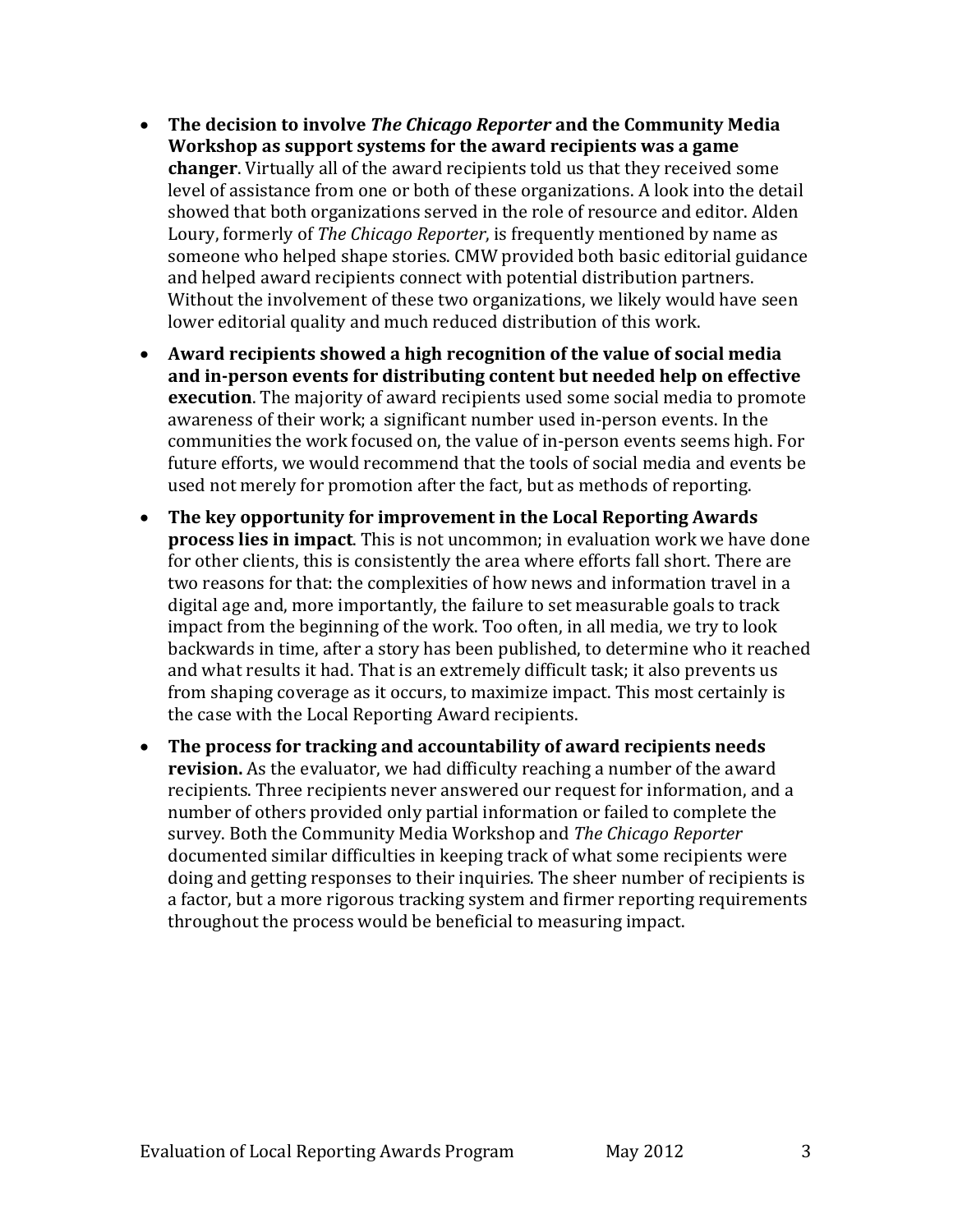## **INTRODUCTION**

*By Vivian Vahlberg, Project Director, Community News Matters*

### **Background**

As is the case around the country, the city of Chicago, Cook County and the State of Illinois have been facing fiscal crises, political change, difficult choices and major challenges, with key decisions pending about taxes, jobs, education, public safety, social services, health care, housing, pensions and more. Many of these choices and challenges have significant ramifications for the area's low income population.

At the same time, research commissioned by Community News Matters (*[The New](http://www.cct.org/sites/cct.org/files/CCT_TheNewNews.pdf)  [News: Journalism We Want and Need](http://www.cct.org/sites/cct.org/files/CCT_TheNewNews.pdf)*) reported a fear among civic leaders that with traditional media in distress, people aren't getting enough of the kind of information needed to make these important civic decisions – reliable, vetted, balanced information about key local issues, presented in a way that makes sense of the whole and creates community.

Further, an opinion poll commissioned by Community News Matters (*[News That](http://www.cct.org/sites/cct.org/files/CNM_NewsThatMatters_0711.pdf)  [Matters: An Assessment of Chicago's Information Landscape](http://www.cct.org/sites/cct.org/files/CNM_NewsThatMatters_0711.pdf)*) found that residents of low-income communities are the least well served by the area's information ecosystem. The poll revealed that not only are residents of low income communities more likely than others to be unhappy with media coverage, they are also more likely to feel ill-informed about the region's challenges and to have trouble coping with or telling what's important in the news.

To respond to this triple problem, Community News Matters developed an experimental program in 2011 to stimulate a burst of impactful relevant news coverage of, by and for the very communities that registered the most stress in the *News That Matters* poll – those communities on the south and west sides of Chicago with a median income below the city-wide median average.

The funders were acting on their belief that high quality reporting and analysis is the lifeblood of civic life. With so many important decisions affecting their city, county and state coming up, they felt it was essential that citizens and policy-makers know what's at stake.

While the primary goal was to spur coverage to shed light on current and future governmental decisions, the program also sought to stimulate emergence of new sources and voices of coverage in low-income areas and develop paths of distribution to spread good information and build engagement among citizens.

### **Program Design**

Community News Matters decided in 2011 to stimulate news coverage and analysis in low-income communities in Chicago by awarding a series of \$2,000 and \$10,000 Local Reporting Awards.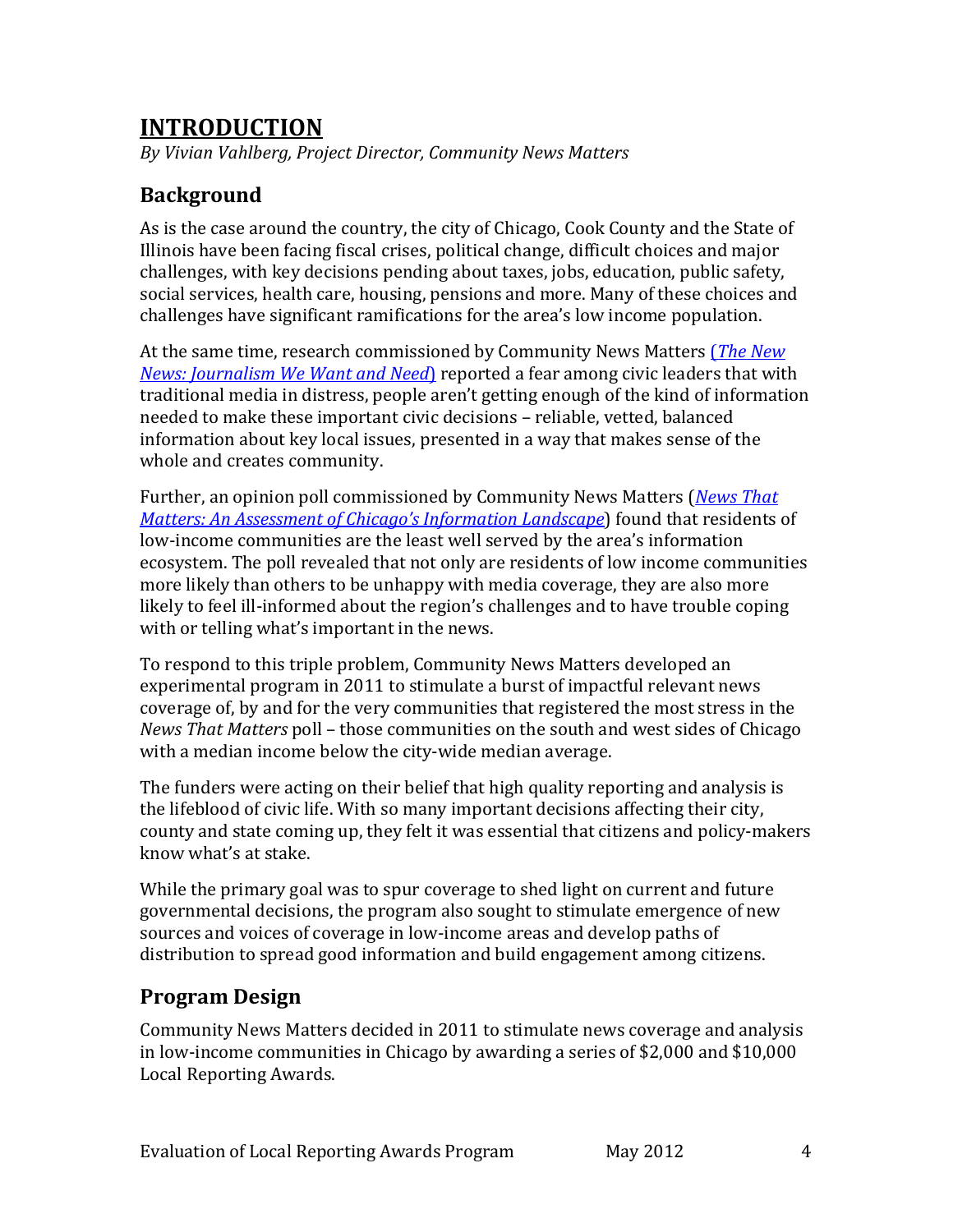To ensure that award winning projects added significant amounts of new information to the local news ecosystem, winning proposals had to involve either original reporting or original data analysis – not just aggregation or opinion about events or information reported by others.

The work had to focus on how important issues facing the city, county and state were affecting or would affect the communities which research identified were least well-served by today's information offerings – communities on the south and west sides of the city with a below-average median income.

Target communities were Archer Heights, Armour Square, Auburn Gresham, Austin, Avalon Park, Bridgeport, Brighton Park, Burnside, Chatham, Chicago Lawn, Douglas, East Garfield Park, East Side, Englewood, Fuller Park, Gage Park, Grand Boulevard, Greater Grand Crossing, Humboldt Park, Kenwood, Lower West Side, McKinley Park, New City, North Lawndale, Oakland, Pullman, Riverdale, Roseland, South Chicago, South Deering, South Lawndale, South Shore, Washington Heights, Washington Park, West Englewood, West Garfield Park, West Pullman, and Woodlawn.

The program welcomed proposals for stories; series or packages; blogs; ongoing coverage of an issue, beat or geographic area; stories or reports based on original investigations, data analyses, surveys or computer assisted reporting. And it welcomed proposals for reporting in any medium (text, video, audio, photography, graphics, etc.) or platform (print, broadcast, cable, online, e-mail, mobile, etc.)

Because the program wanted to also encourage emergence of new voices and sources of news for target communities, it encouraged a wide range of applicants:

- News organizations or outlets with journalistic expertise (print, broadcast, cable or online, both traditional and emerging);
- Community organizations with expertise in the target communities;
- Nonprofit organizations or policy groups with expertise in issues affecting these communities;
- Individuals (from involved citizens to freelancers and bloggers to new-media entrepreneurs, etc.) who are passionate about these communities and have ideas about stories and issues that matter to them;
- Collaborations among organizations, companies and/or individuals.

While the program knew that the ideal applicant would "have it all" – from substantial expertise in journalism, community and issues to an already-established means to distribute coverage to a broad audience – the project anticipated that not all award winners would meet this standard. So the program also made two grants to provide assistance to award winners:

• \$35,000 to *The Chicago Reporter* (a local investigative reporting nonprofit) to provide ongoing guidance, editing and other assistance to award winners to help them maximize the quality of the reporting projects;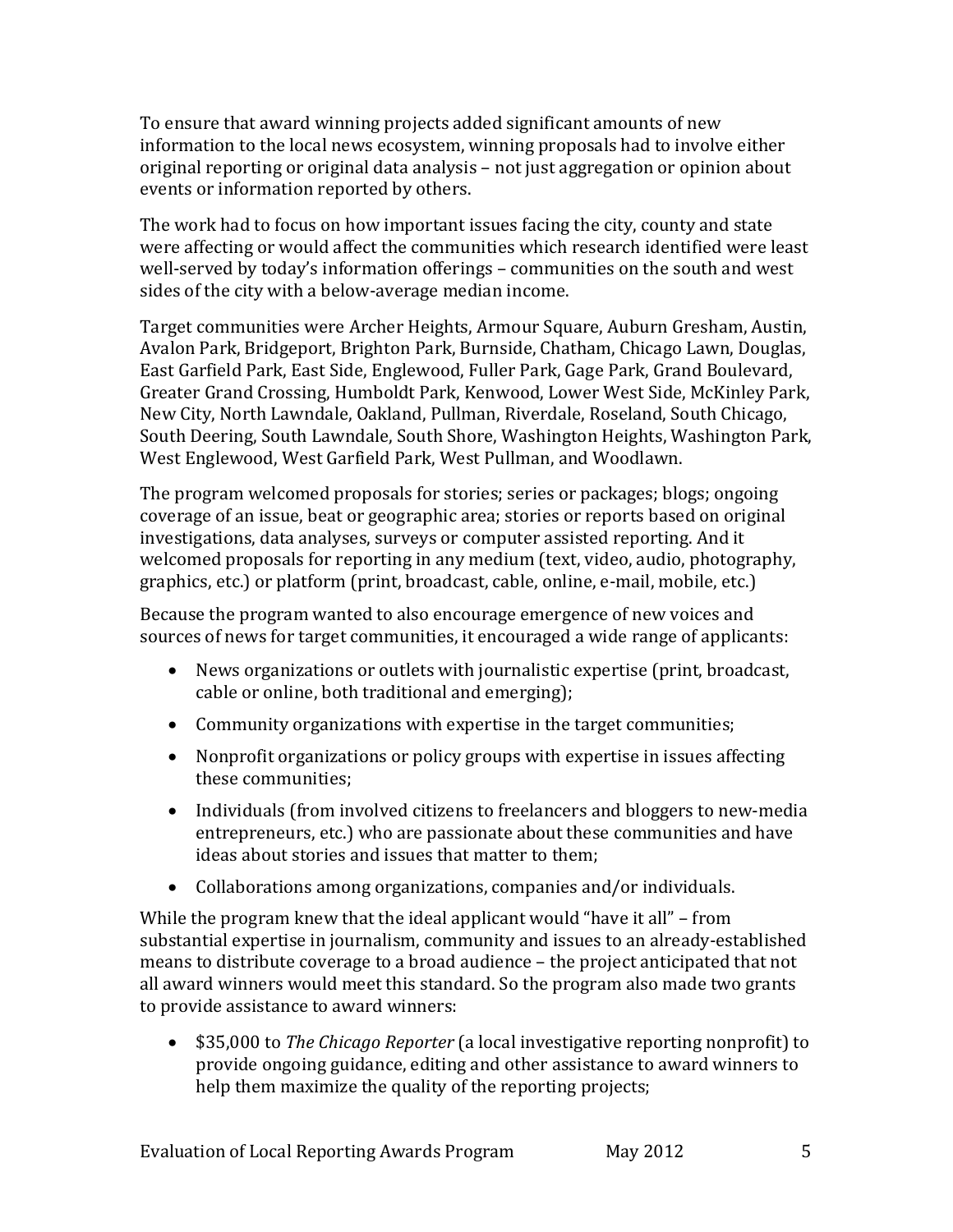• \$35,000 to Community Media Workshop (a local nonprofit that works to enhance the effectiveness of nonprofit communicators) to maximize dissemination of the award winners' work, with a blog featuring reporting of award winners, active use of social networks and other joint dissemination efforts.

A diverse advisory committee selected 31 winners from among the 108 proposals received – six \$10,000 awards and 25 \$2,000 awards. Selections were based on projected importance, quality, newness, diversity, cost-effectiveness and impact.

### **Funding**

The Local Reporting Awards program is part of Community News Matters, a collaborative effort led by the Trust. It seeks to increase the flow of truthful, accurate and insightful local news and information and help the region's cutting edge innovators develop new models for providing news and information.

Community News Matters is administered by the Trust on behalf of all the funders - the Trust, the John S. and James L. Knight Foundation, the John D. and Catherine T. MacArthur Foundation, the McCormick Foundation, the Richard H. Driehaus Foundation, and the Woods Fund of Chicago. It is part of the Knight Community Information Challenge, a five-year, \$24 million effort to help place-based foundations find creative ways to use new media and technology to keep residents informed and engaged.

### **Scope of Work**

The consulting firm of Coats2Coats was engaged by the program to evaluate the work produced by 31 winners of Local Reporting Awards. The firm's task was to evaluate both the work of the individual recipients and to gauge the quality and effectiveness of the entire body of work. The evaluation was guided by the goals the Trust set in seeking proposals for the awards.

To evaluate the work, evaluators considered a range of factors that contribute to meeting the Trust's goals: coverage topic, reporting quality, quality of writing and presentation, diversity of voices, and impact and reach.

In the course of the review, Coats2Coats reviewed the work product of the award recipients; reviewed the distribution channels recipients used to publish their work; conducted a survey of award recipients about their work; and conducted targeted interviews to gain insight into some the best practices uncovered in the evaluation process.

Coats2Coats Chief Executive Officer Janet Coats led the evaluation project and conducted the content review. Loren Omoto analyzed the survey results and conducted interviews evaluating best practices.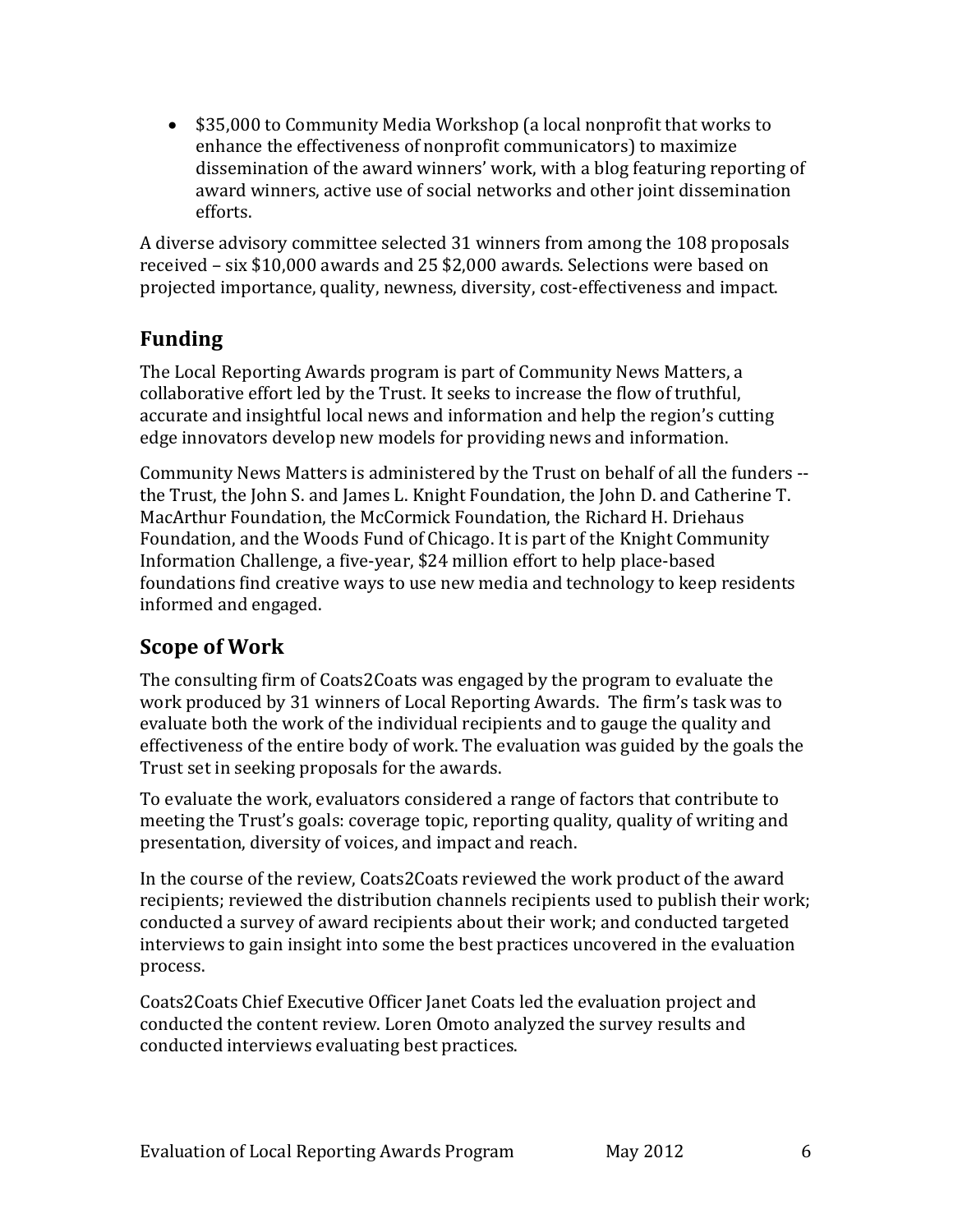## **EVALUATOR'S REPORT**

*By Janet Coats, Chief Executive Officer, Coats2Coats*

## **Content Quality**

In evaluating content quality, we used accepted journalistic measures of reporting, writing and presentation. We looked at the number and types of sources used; whether the stories provided appropriate context and background; the clarity of writing and presentation; and, in the visual and audio work, composition and production values.

Entering this evaluation, we were not sure what to expect when it comes to content quality. The mix of award recipients provided an interesting contrast: some clearly have journalism experience, some were projects focused on novices and some were the work of organizations or groups with an advocacy interest in the subjects they were covering.

#### **To say our expectations for editorial quality were met would be an understatement. In all honesty, we were blown away by the quality of the work.**

Across the board, the sourcing in this work is strong. There is an appropriate blend of the institutional and the grassroots in the sources the award winners used. We saw very little "he said/she said'' structure in the coverage; sources are used to speak from their areas of experience and expertise, without a false confrontational construct.

We also were pleased by the number of sources the award recipients used in their work. Even in professional reporting, it is all too common to see single- or twosource stories. Again, across the board, we saw work that included multiple sources and viewpoints. It was clear that the award recipients invested time in the reporting process and talked to a range of people before producing their stories.

When they did produce their stories, the resulting work is clean, clear and filled with authenticity. Quotes are well chosen and well-framed. Stories contain context and background. We were pleasantly surprised to see almost no editorializing. Even the organizations with advocacy interests stepped back and let the content speak for itself. The result is coverage that reflects a passion for the community and subject matter but a generally dispassionate, more reportorial tone in presenting information.

A significant minority of the award recipients took a data focus in their work, an approach that can be a challenge even within traditional news organizations but that pays off in enhanced credibility and "stickiness'' of the work. Stories on tax policy and health care reform particularly benefitted from the data approach; infusing data into the work of all the award recipients would be an opportunity in the future.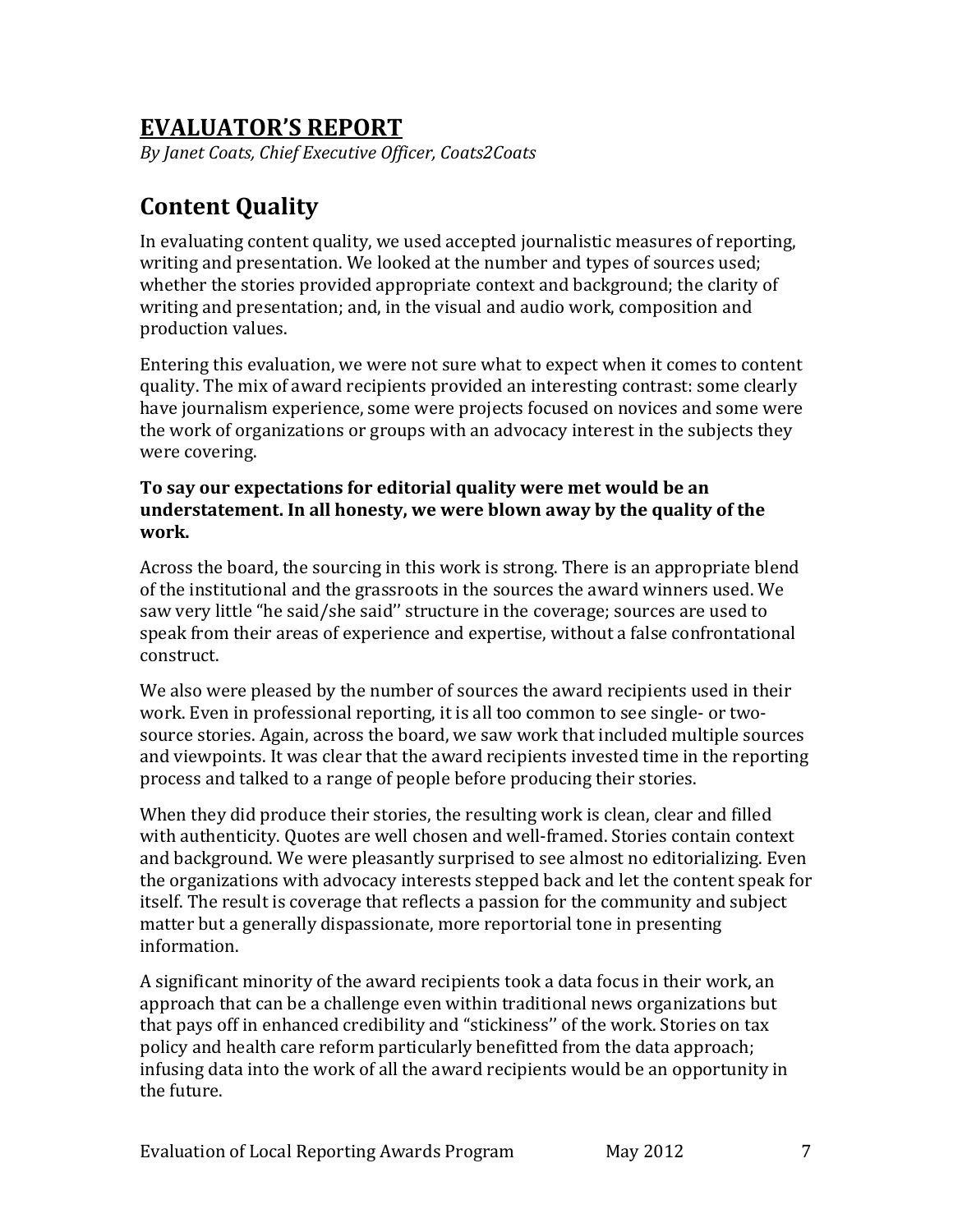A number of award recipients used audio and video to tell their stories, and we found these efforts to be very effective. We especially appreciated the fact that the award recipients used readily available tools – YouTube and Vimeo – to produce their work, allowing them to focus on the content rather than the technology. Efforts involving young people were especially effective in video formats.

Perhaps the highest quality work we saw overall involved the recipients who used photography as the primary means of telling their stories. These projects (notably the work of Bill Healy and Carlos Ortiz) are of the highest caliber. Even as evaluators, we found ourselves drawn into this work for its engaging depiction of the subject matter. Photography is often overlooked in telling community-level stories; the examples here are exemplary in both quality and storytelling impact.

## **Relevance**

Relevance can be a difficult thing to judge as an outsider to the community. In setting the goals for this project, The Chicago Community Trust described "relevant coverage'' of the target communities as coverage that "sheds a light on current and future decisions of city, county and state governments.''

This can be interpreted as narrowly as public policy issues that are likely to show up on a public agenda (such as tax policy, health care policy, crime and policing) or as broadly as the quality of life issues (arts, relationships among diverse groups, the evolution of AIDS policy). Based on the diversity of subject matter among award recipients, it is clear the broader approach is the one intended for this project.

By that measure, all of the content met the standard of relevance – it all touched on issues of broader concern to a community, whether it is directly related to a specific policy or simply informs the policy environment. But it is also clear that many of the award recipients struggled initially to refine their topics to make them truly relevant.

We heard in the survey results that this process of refinement was a challenge. Many of them had submitted subjects in their proposals that were more like term paper topics than targeted stories, and they struggled to find that focus. Some switched topics as a result of their attempts to refine their original idea. And many lost valuable reporting time in the struggle to continue to refine a topic into something that was both relevant to the community and suitable for the time frame they had available to complete the work.

Both *The Chicago Reporter* and the Community Media Workshop were valuable assets in helping the award recipients hone and focus their topics. Spending time at the very beginning of the process with each award recipient testing the focus of their subject may be a best practice to pursue in future efforts.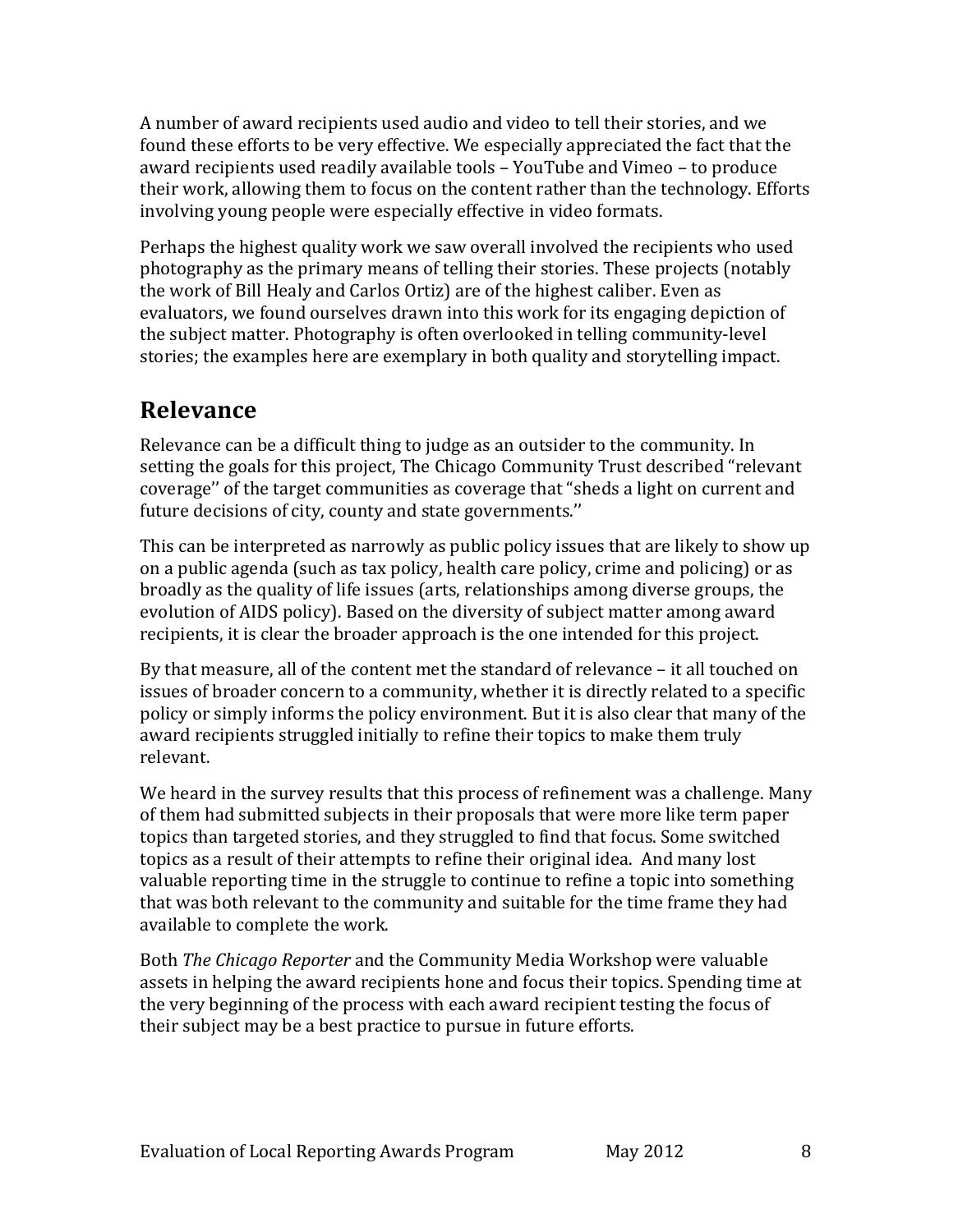## **Diversity of Voices**

The communities The Chicago Community Trust chose to emphasize in this project are defined by their poverty relative to the rest of Chicago.

The magic of having people with deep knowledge of these communities do so much of the work is that they showed the great range of issues, people and concerns that make up daily life in these neighborhoods. These stories touched on poverty, yes, but also on environmental issues, cyberbullying among young people of color, class divides within the African-American community. These are not subjects traditionally covered within these neighborhoods by mainstream news organizations.

#### **The goal of diversity is achieved not merely through a count of sources, then, but through the very rich tapestry of life in these communities evidenced in the collective work of the award winners.**

Our content review turned up voices from a range of perspectives in virtually every story. The coverage focused not just on expertise but on experience. Unlike many traditional journalism organizations, the award recipients did not focus on community stakeholders as merely the means to providing an anecdote for a story lede. This coverage recognized that seeing topics through the eyes of people who are actually living the experience is a valid and relevant way to cover news.

As a result, we hear in depth from the folks who are struggling with health problems and no insurance – not just as a sound bite, but their entire story. We learn from a young gay black man traveling between two worlds – the Auburn Gresham community where he grew up and lives and the gay nightlife in Boystown. We hear from Latinas struggling with the issue of teen suicide.

Even the policy and data stories are deeply informed by community stakeholder voices. Coverage of tax-increment financing by the Grassroots Collaborative, for example, is rich with the voices of people directly affected by the policy and how it is implemented.

Perhaps the greatest achievement in the work overall is capturing young voices – both as sources and as practitioners – in a way that is authentic and avoids the often patronizing approach of journalists to the young. Having young people tell the stories of their elders, as the Greater Auburn Gresham Development Corp. did, is a powerful way of illuminating different perspectives across generations.

From our evaluation, there is no question that the Local Reporting Awards recipients tapped into voices and communities that go uncovered by traditional media outside of crime and poverty coverage. As a whole, the award recipients painted a picture of life seen whole in these communities – and that is what truly good journalism should aim to do.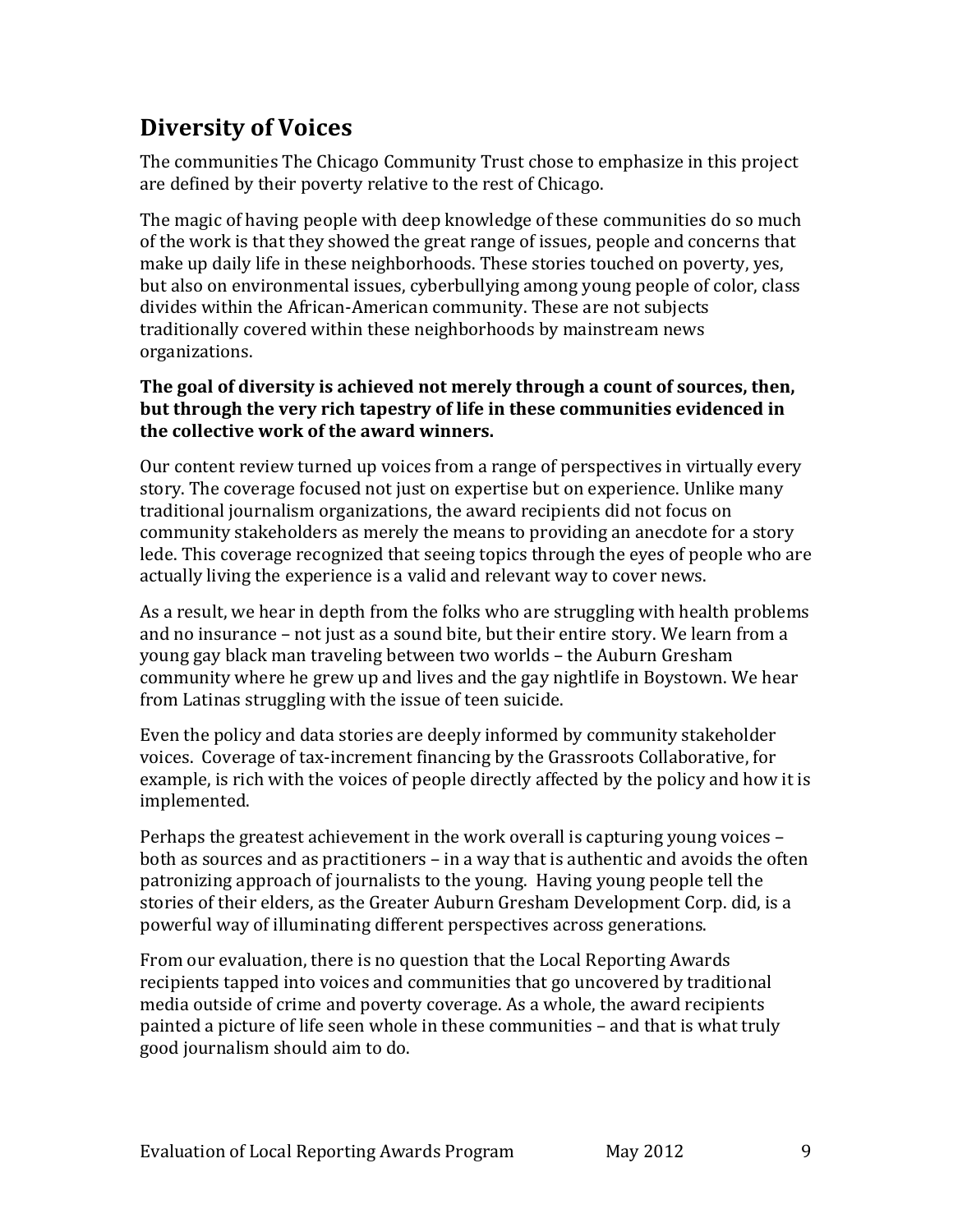## **Impact and Reach**

As we noted in the executive summary, this is the area with the most potential for improvement in future efforts. To us, the reason for that is clear: the Local Award recipients on the whole failed both to set impact goals and to put in place measurements for tracking both the reach and the results of their work.

Our task as evaluators was to do a bit of forensic work in trying to document both the reach of the content and the impact of it. We readily admit that our efforts here are less than illuminating; that has to do with the lack of data we had to work with in this effort. We relied on the award recipients to provide us baseline data; to research that data ourselves would have taken us outside the scope of our work on this project.

As part of the information we collected from award recipients, we asked them to identify the distribution channels they used to publish and promote their work, along with information about the size of the audiences they reached.

It is clear from the responses that award recipients do not have a clear idea of how audience is measured online – there was confusion about unique visitors and pageviews, for instance. In many cases, the award recipients were not able to give us concrete audience numbers for the distribution channels they used. Some of the guesses struck us as being, shall we say, optimistic.

Those who did provide us with concrete numbers generally reached relatively small audiences – pageviews in the low hundreds. Given the locally specific nature of much of the content, this is probably to be expected – and could be considered a success, depending on what people did with the information they received.

It seems clear from the goals outlined by The Chicago Community Trust that one desired outcome from the Local Reporting Awards project is not just to reach audiences but to enable action and results.

Social media and events are one way to measure that outcome. However, award recipients primarily used social media as a promotional tool – "Look at our story here'' – rather than as a reporting or impact collection tool.

Likewise, events seem to have been viewed as an opportunity for presenting information and some dialogue, not as an opportunity to enable further reporting or action.

There is no question that the efforts of the Community Media Workshop dramatically expanded the distribution network for the work of the award recipients. As a result of that intervention, the work had significantly more eyes on it than would have been possible for the award recipients working alone or through their existing, necessarily small and narrow distribution channels.

But there is a significant opportunity in the future to set audience and impact goals at the beginning and to track them over time, rather than trying to document those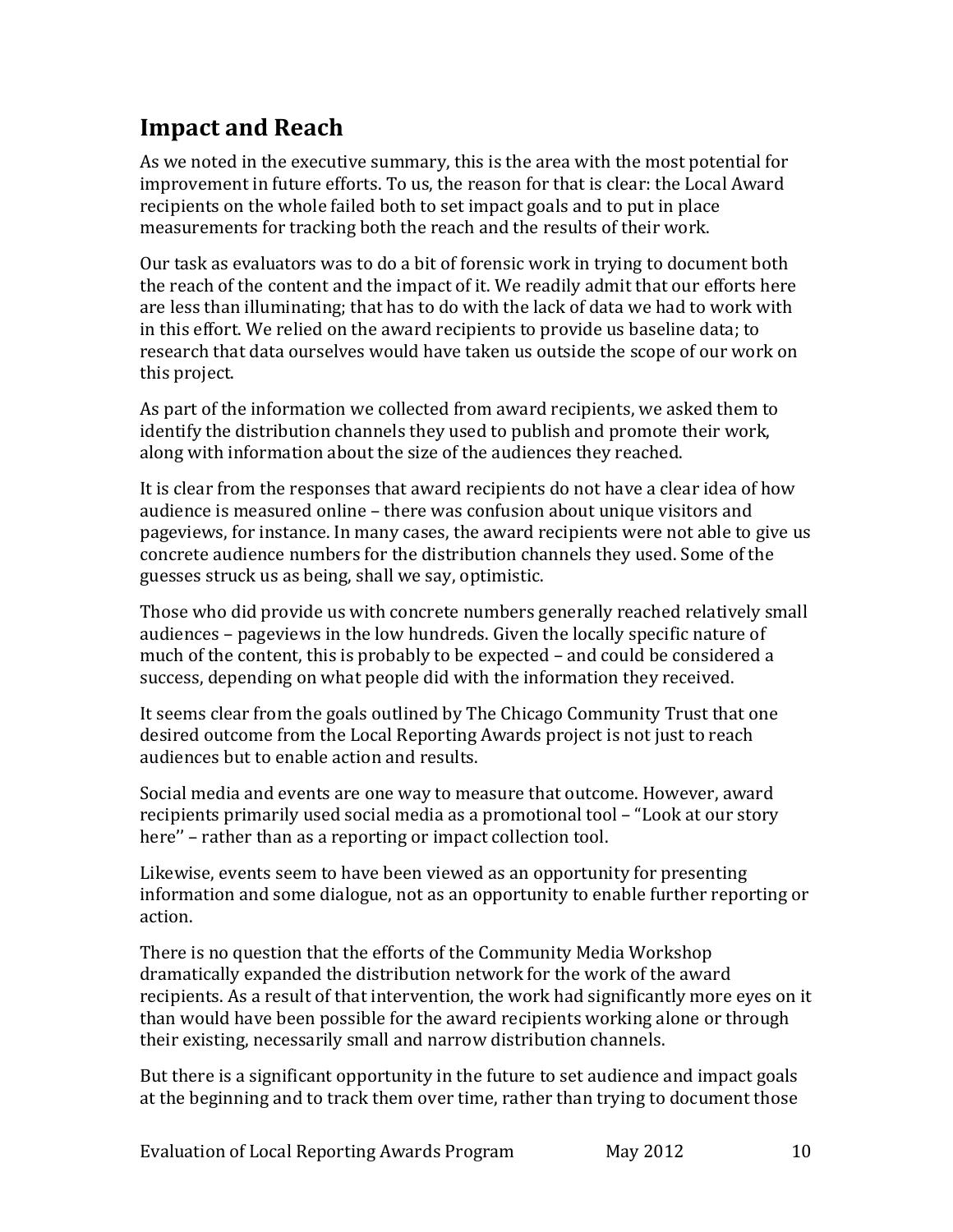measurements after the fact. We also see opportunities to use social media and events for more than promotional purposes – as reporting tools themselves and as ways to enable communities to take action on the content.

## **Impact of** *The Chicago Reporter* **and Community Media Workshop**

The Community Media Workshop and *The Chicago Reporter* partnered with The Chicago Community Trust in the Local Reporting Awards program. Leaders from both organizations completed the same online survey. Both surveys were 100 percent complete.

As was the case with the recipients, these partners answered 20 questions about use of award funds and learnings from the program. Follow-up interviews with representatives from both partners provided additional insight.

#### **Representatives from the Workshop and** *The Reporter* **said the program delivered especially good "value for the money," pointing out the high quality of work produced and how it aligned with the goals of the program.**

Specifically, they cited stories that addressed the Trust's desire that "the needs and perspectives of the city's poorest communities are heard and understood," and the drive to "increase the flow of truthful, accurate and insightful local news and information."

"Some of the work was very insightful," said Alden Loury, former publisher of *The Chicago Reporter.* "Ideas were sharp [and] unique. Individuals had deep understanding of the issues that were taking place in their communities – they were connected to people on the ground and could offer an interesting perspective."

"The program delivered great value for the money invested," said Thom Clark, president of the Community Media Workshop. "A lot of people saw this material, and they were blown away by the diversity of voices, the quality of reporting."

#### **Participants singled out the orientation session hosted by both partners as having been especially helpful; partner organization leadership agreed on this point. But as the project unfolded, both the Workshop and** *The Reporter* **began to want more accountability and communication from grantees.**

"Despite our best efforts, it was challenging to stay on top of grantees and hold them to deadlines," wrote the Workshop's Nora Ferrell. "After we asked grantees to fill out a form explaining their publication plan, process and anticipated publishing date, we incorrectly assumed that most of the grantees would respect the deadlines they set forth and/or notify us when something was published. Although some grantees stuck to their timelines and followed instructions to alert us when they published, many did not and required extensive follow up."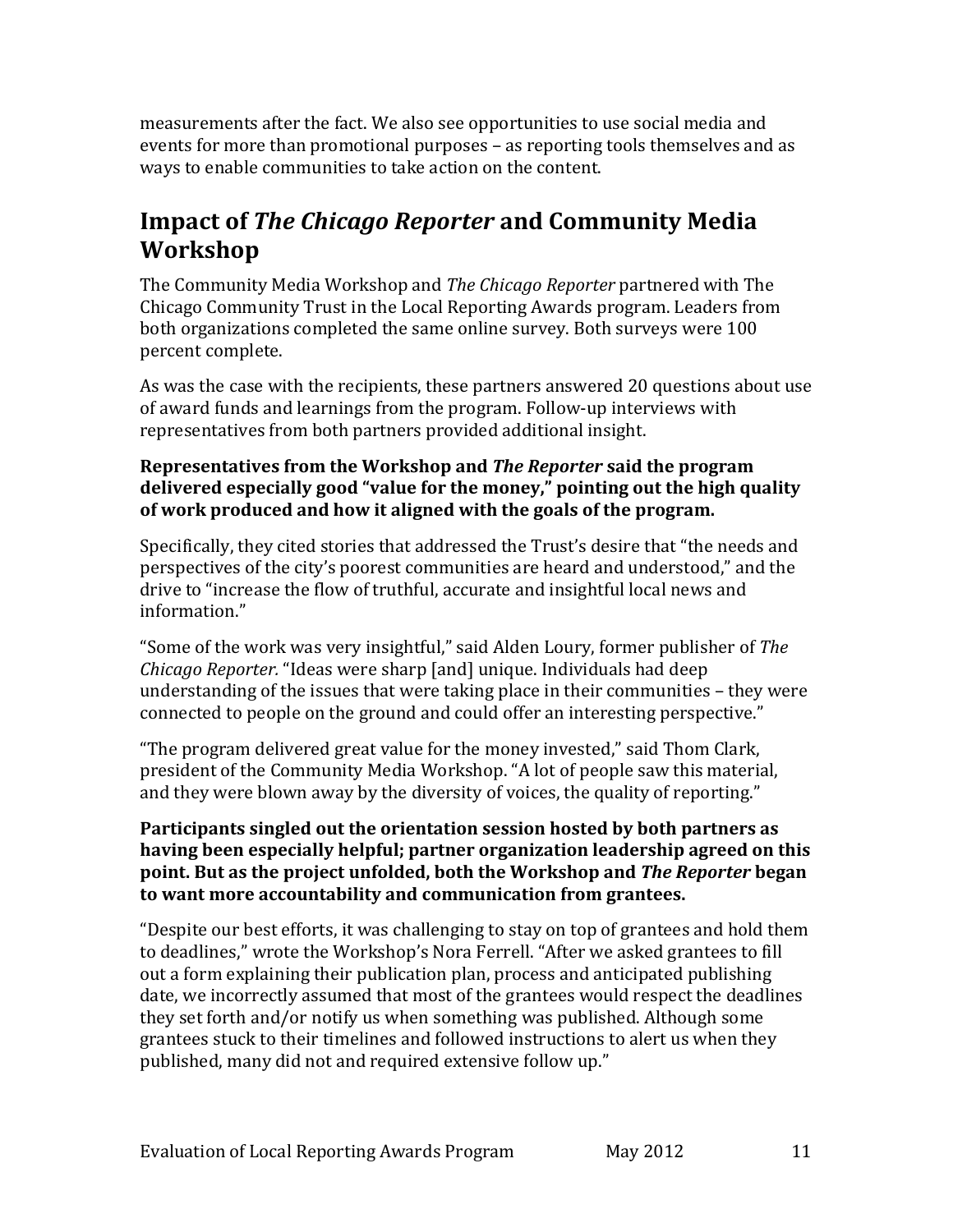**Clark noted a practical issue that arose after deadlines slipped from summer into fall: a pileup of publishable material "because a lot folks wanted that second check." [Payment of the award was split into two checks.] One consequence of this late-season overload was less time devoted to improving the product and promoting distribution.**

"It certainly meant that there were projects that would have gotten more attention from us," Clark said. "You're doing five a week instead of one a week....We were doing a more generic effort [for each story]."

Clark and Ferrell noted that accountability may have suffered more in projects funded at the lower end of the spectrum. For \$2,000, grantees were more inclined to "take the money and not jump through the hoops," Clark said. "The \$10,000 grantees paid a lot more attention to getting stuff done on time and letting us know."

"If we were to manage Local Reporting grants again, I would set firmer deadlines for grantees and try to do a one-on-one phone call with each grantee to confirm their deadlines and remind them to reach out to us.…The Workshop's biggest challenge was getting people to respond to email and phone inquiries and respect the deadlines they set forth at the beginning of the project," Ferrell wrote.

On the editorial side, Loury found the communication shortfall led to difficulty with coaching participants and even knowing where they stood with their stories.

"Things were published and I wouldn't find out about it until weeks later," Loury said. "I saw the projects afterward and wished I could have gotten to them [before publication]."

In assessing the project's overall impact, both organizations cautioned that applying traditional measures such as effecting major public policy change or receiving widespread notice in mainstream media might be inappropriate.

"Impact is a very tricky word when it comes to journalism," Loury said. "There are loads of benefits that these projects can produce that don't look like [major public policy change]. Unless you're monitoring that, it can get by you."

"From what we can tell, no one story changed a policy or became a major mainstream news story for days on end, but that's not surprising given the size of the grants," wrote Ferrell. "That said, several stories were relevant and timely for ongoing policy questions."

For the partner organizations, the award program did result in lasting changes. Part of the grants to the two organizations enabled them to beef up their own content production with part-time help. In the case of the Workshop, new methods of communicating in the social media became more familiar and expected. For *The Reporter,* the experience led to a new vision for sustainability.

The Workshop's Ferrell wrote: "Our long-time *Newstips* reporter and blogger moved more forcefully into the blogosphere with the approach to contextualizing the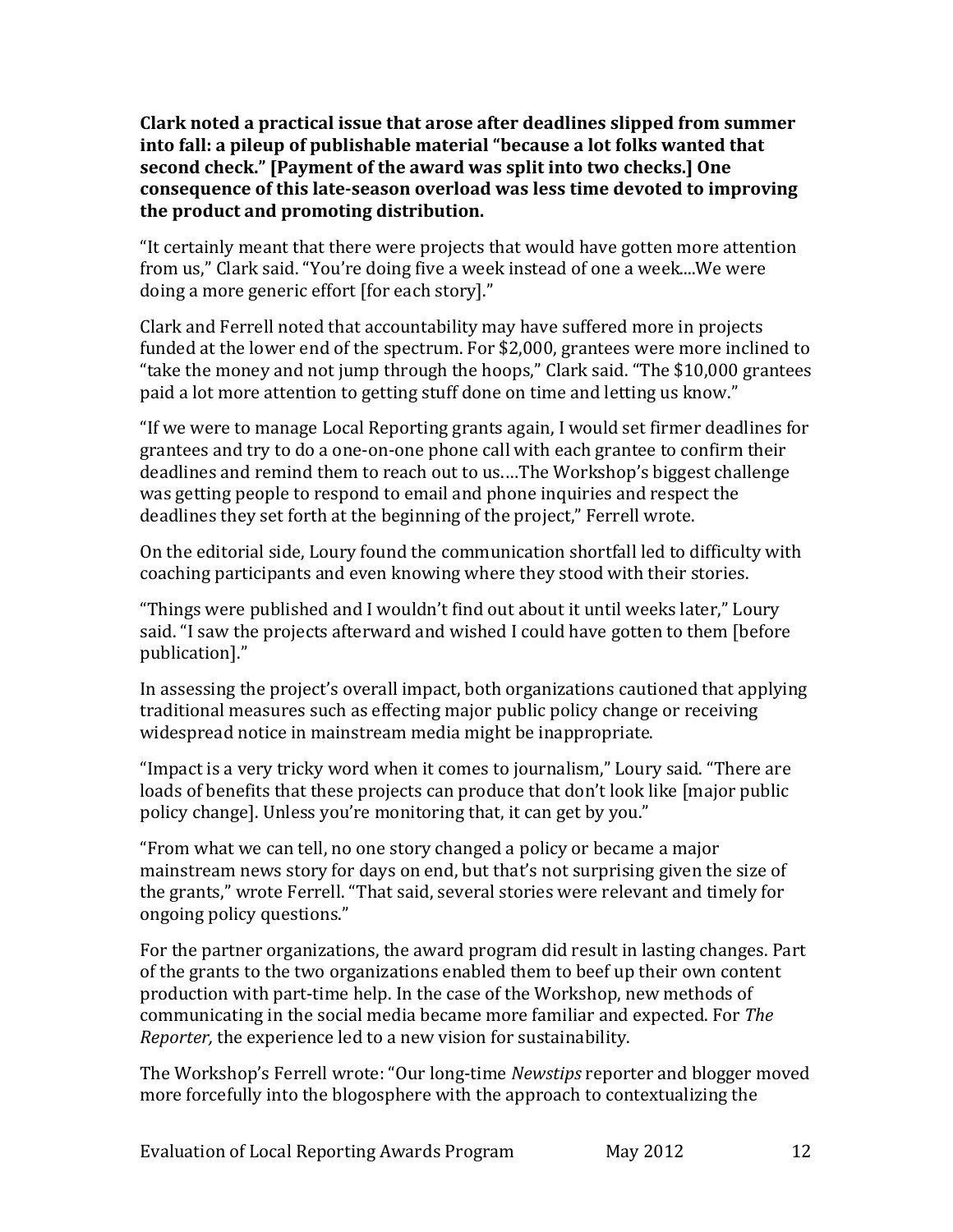stories....We also experimented with how to use social media tools and our own online sites to promote other people's stories in an impactful way."

At *The Reporter,* this grant activity informed an ongoing discussion about the future.

"What we started to realize is that growth for us had to come in some other form. We started talking about how we could do that," Loury said.

The discussion at *The Reporter* included hiring more contract writers and publishing more content online – focusing on producing some multiple, short stories instead of focusing exclusively on long-form print journalism as in the past.

"The grant allowed us to bring on two additional bloggers, so we had three bloggers for most of 2011," Loury said. "Maybe 3-4 months in [to the grant], the editor and I said 'this is it' – this is definitely what we should be doing."

Both partner organizations strongly supported continuing the Local Reporting Awards as a means to support authentic, meaningful community reporting. Both felt that greater impact could be achieved with some modifications to the program – chiefly in administration and structure of grantee agreements.

Specifically, both spoke of creating mandatory "checkpoints" within each project where progress would be assessed and assistance given on editorial, technical and distribution issues.

Suggestions:

- Hire a clipping service for the duration of the project to track output.
- Pay partners more to shoulder a greater share of grant administration.
- Enforce a schedule of check-ins for partners and producers of works-inprogress.
- Be clear about the degree of involvement and oversight by partners.
- Build in a mechanism for technical assistance and feedback.
- Mandate face-to-face meetings throughout the process.
- Handle smaller awards less like a grant with fewer expectations.

## **Best Practices**

In reviewing the work of the 31 Local Reporting Awards recipients, we saw examples of best practices that could be applied to such a program in the future. Among the best practices we examined were:

- Highlighting diverse voices
- Leveraging ongoing work
- Measuring impact and using social media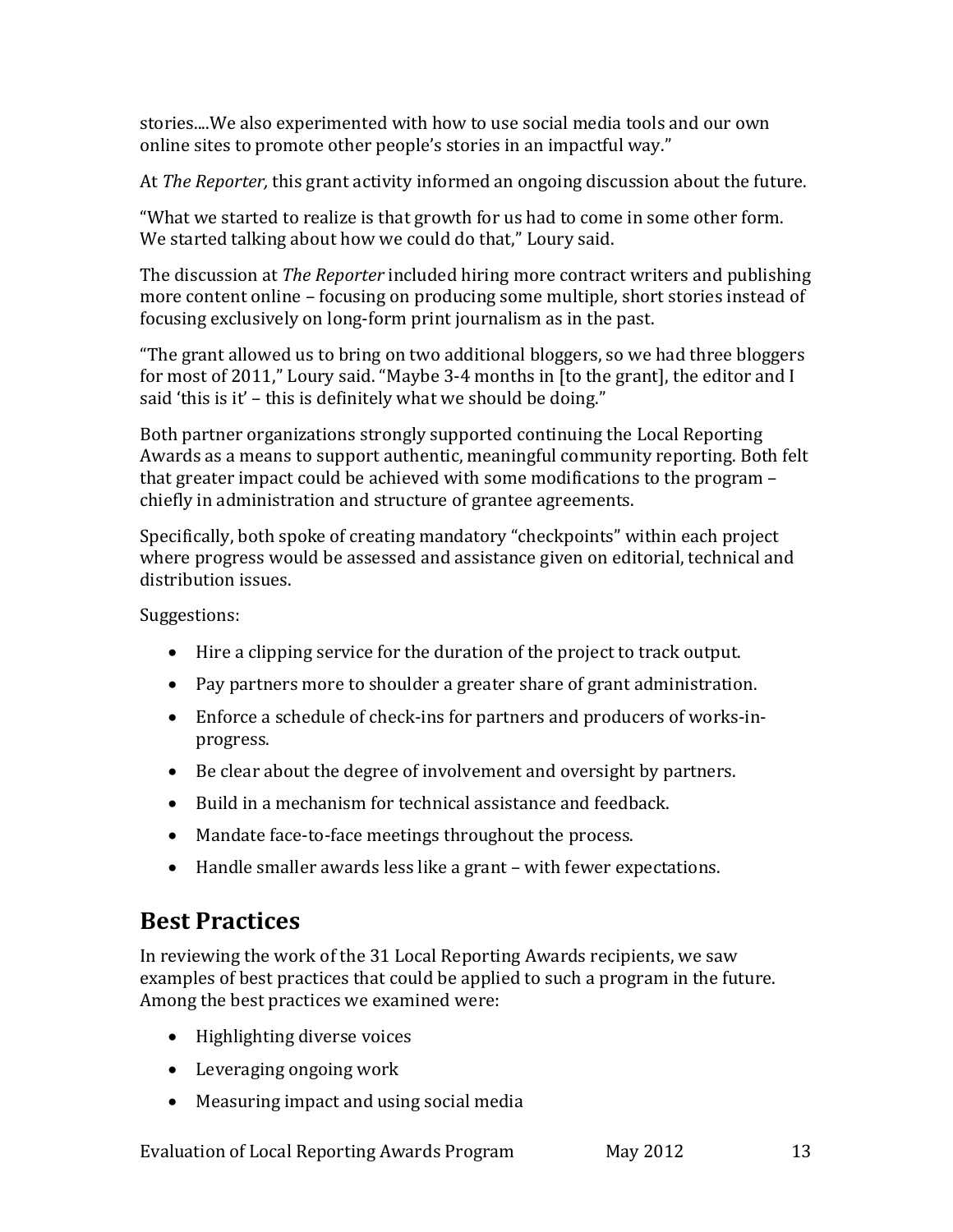• Leveraging partner assistance from *The Chicago Reporter* and Community Media Workshop

In the following section, we will briefly describe the best practices we saw in these areas from award recipients and the applications they may have to future efforts.

## **Highlighting diverse voices**

One of the real achievements of this work has been to spotlight voices and subjects that aren't traditionally covered in mainstream media. Part of the reason for this success has been drawing new players to the table to actually produce the content.

**This is evident in the fact that two-thirds of the winning projects had at least one person working on the project from the target neighborhoods; people of color constitute the majority of the reporting team in more than two-thirds of the winning entries.**

The Back of the Yard project is an example of elevating voices not heard in conventional coverage, both in terms of the sources in the story and those who were doing the reporting. The stories on undocumented youth were produced by student reporters and featured the voices of two Chicago teens who are not legal citizens.

**One of the advantages of taking an experimental approach is the ability to take a chance on the unproven**. The young reporters who produced the Back of the Yards project had no track record at all when it comes to generating quality reporting. What they did have was perspective and access to those young people who are living this story. Those two factors gave them an advantage a traditional organization would not have had, and the result is a fresh perspective on a topic directly from the stakeholders. Instead of talking about the issue, these stories help us understand the experience.

### **Best practice feedback**

- Capturing young, diverse voices is dramatically enhanced when the reporters involved are young and diverse themselves.
- Recognizing that access and experience are just as vital to reporting of this nature as skill and track record enables work that reflects perspectives not often seen in traditional media.

## **Leveraging ongoing work**

Carlos Ortiz has been working on his documentary project "Too Young to Die'' for five years. The project, which aims to educate the public about the effects of youth violence on children, families and communities, is a powerful piece of visual journalism. Ortiz had created a significant body of work before receiving a Local Reporting Award.

The fact that Ortiz had a project that already was well underway, with an audience and a methodology that were well-established, meant that the Local Reporting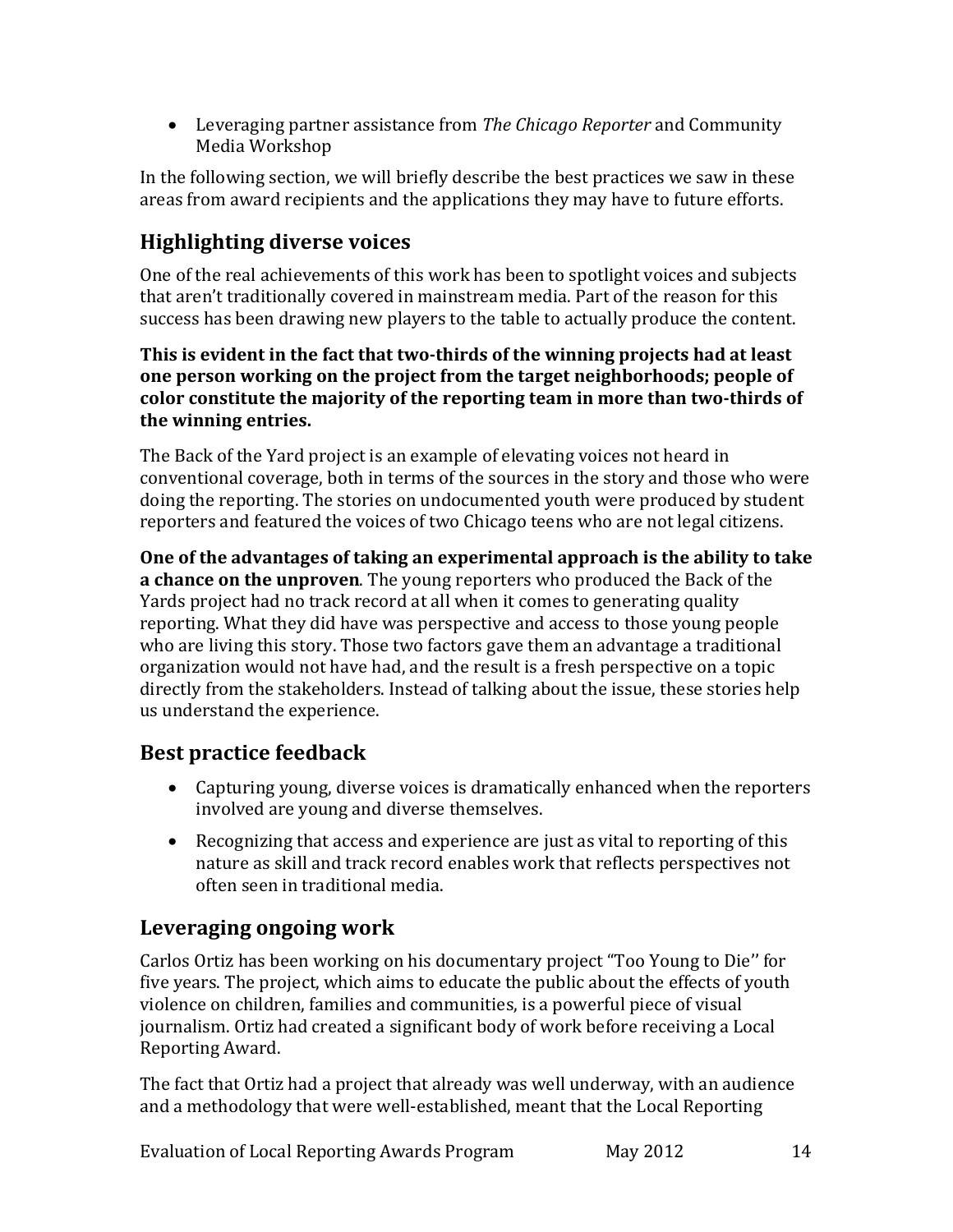Award could serve as rocket fuel, boosting his work. He was able to add a reporter to his efforts, which brought a new dimension to the work.

The addition of Kari Lydersen's reporting to "Too Young To Die'' meant that the project now has a strong written narrative to accompany the powerful images Ortiz has created. Lydersen's reporting picked up the tone of Ortiz's work and expanded on it, matching it in terms of quality and impact. The project reached new audiences through publication in *The Chicago Reporter*.

Another example of leveraging ongoing work is the Trust's continuing funding for the website Gapers Block. While Gapers Block did not receive one of the Local Reporting Awards, it has received two related awards from Community News Matters program. We are familiar with Gapers Block from another Coats2Coats project, and we reviewed the current status of the site as part of this evaluation.

Gapers Block has become an important piece of the Chicago news ecosystem. Editor and Publisher Andrew Huff reported 27 articles that were enabled by funding from The Chicago Community Trust, on subjects that varied from criminal justice to the arts to economic development. Further, Gapers Block served as a distribution outlet for other Local Reporting Awards content, either by publishing that content directly or by linking to it.

### **Best practice feedback**

- By identifying work already in progress, a recipient has a built-in focus. This reduces time spent honing the subject matter, something that was an issue for other award recipients.
- Building on existing work means that you have some sense of an audience for that content. There are opportunities for distribution partnering and leveraging what you know about the existing audience to expand impact.
- Because the work is ongoing, there is a sense of momentum to it there is a body of work to call back to, and there is a reasonable expectation that the work will continue after the award funding is spent.

### **Measuring impact and social media**

This is an area where most of the award recipients fell short, and it is a vital element to gauging reach and impact. One award recipient focused more intensely on the areas of social media and measurement: Illinois Health Matters.

The folks at Illinois Health Matters did the most rigorous job of tracking audience and using social media to bring attention to their work. They kept a log of everyone who retweeted their content on Twitter. They were aggressive in using Facebook, and their Facebook posts were specific and directional. They actually used the metrics tools Facebook provides to track engagement with their content – the only award recipient we saw that did so.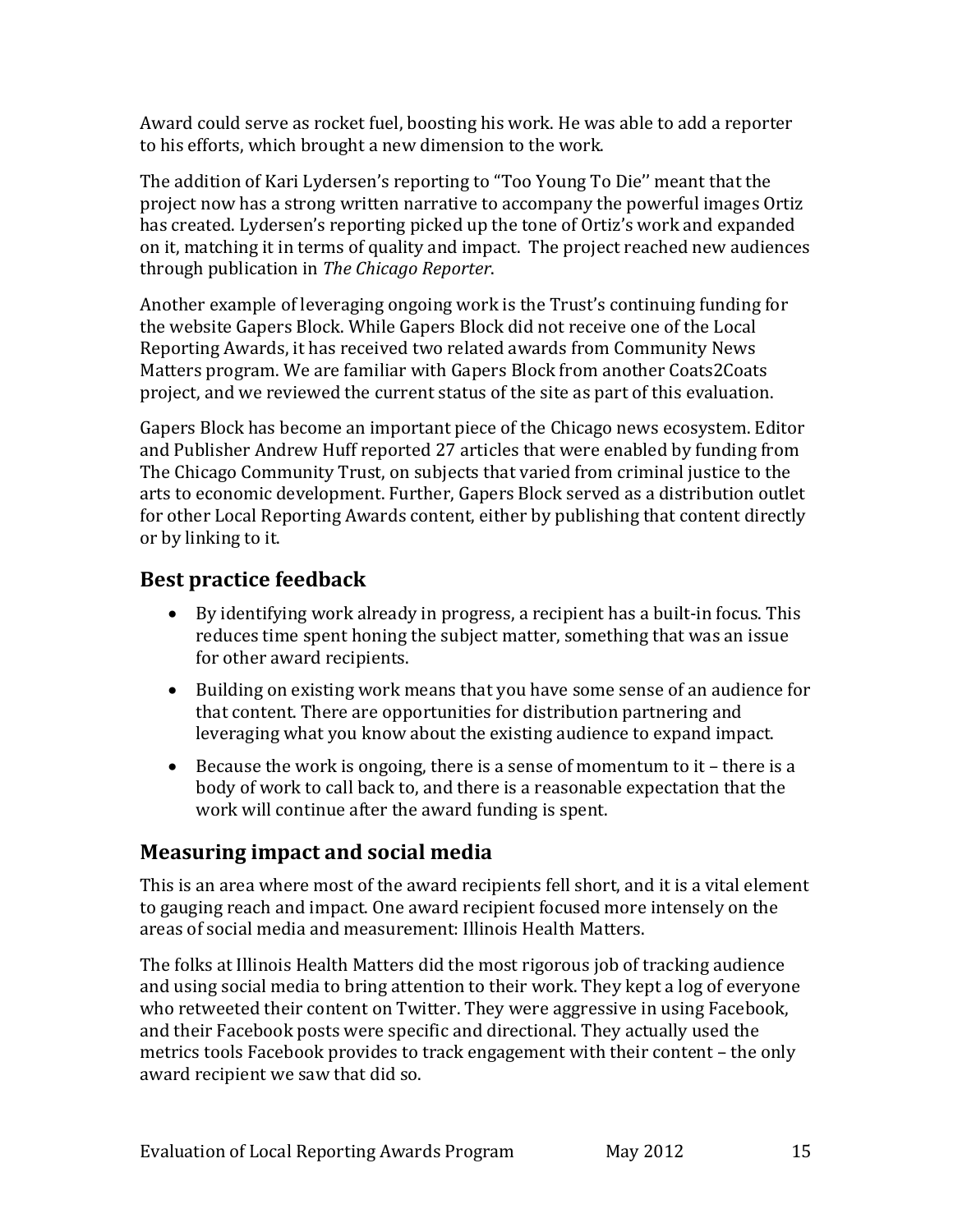They also used PR Web to distribute press releases on their content, and they used the analytics of that site to track how many times a release was acted upon in some way – read, used on a site, downloaded.

Their diligence in tracking their content allows us to gain a picture of how their content moved: We know that it was popular in the various online neighborhood portals around Chicago. We know that it was picked up by news organizations in other states. We know which Twitter followers showed a consistent interest in the content.

Illinois Health Matters now has the data that allows it to measure impact. It could now create baselines for coverage, watch how interest moves and changes over time, and more directly target key audiences.

### **Best practice feedback**

- Measuring audience and impact are best done in real time, as you publish. Trying to replicate those measurements after the fact is time-consuming and guaranteed to be incomplete.
- Identifying a social media strategy is vital. Not every social media channel is appropriate for all content and audiences. Determining which channel best helps you meet your goals for viewership and engagement is an important step to take at the beginning of the project.
- Measuring impressions is not enough; you want to measure impact. That means measuring what actions people take with your content: do they share it, download it, link to it, base other work on it? The only way to measure this is to actively track how your content moves.
- You need to understand the metrics that are most important to you. Pageviews may be relatively insignificant for your work; time on site may be a better gauge of engagement. Don't count for the sake of counting; count to gauge impact.

### **Leveraging partner assistance from Community Media Workshop and** *The Chicago Reporter*

While virtually all of the Local Reporting Award recipients received assistance in some form from either/both the Community Media Workshop and *The Chicago Reporter*, some recipients did a better job of documenting how that assistance impacted the work.

Eric Tellez of the Grassroots Collaborative described well how those interactions improved the outcome of their reporting project on tax-increment financing. This was a data-heavy project, and it involved using data that the recipients were not familiar with and analyzing it in ways that were new to them.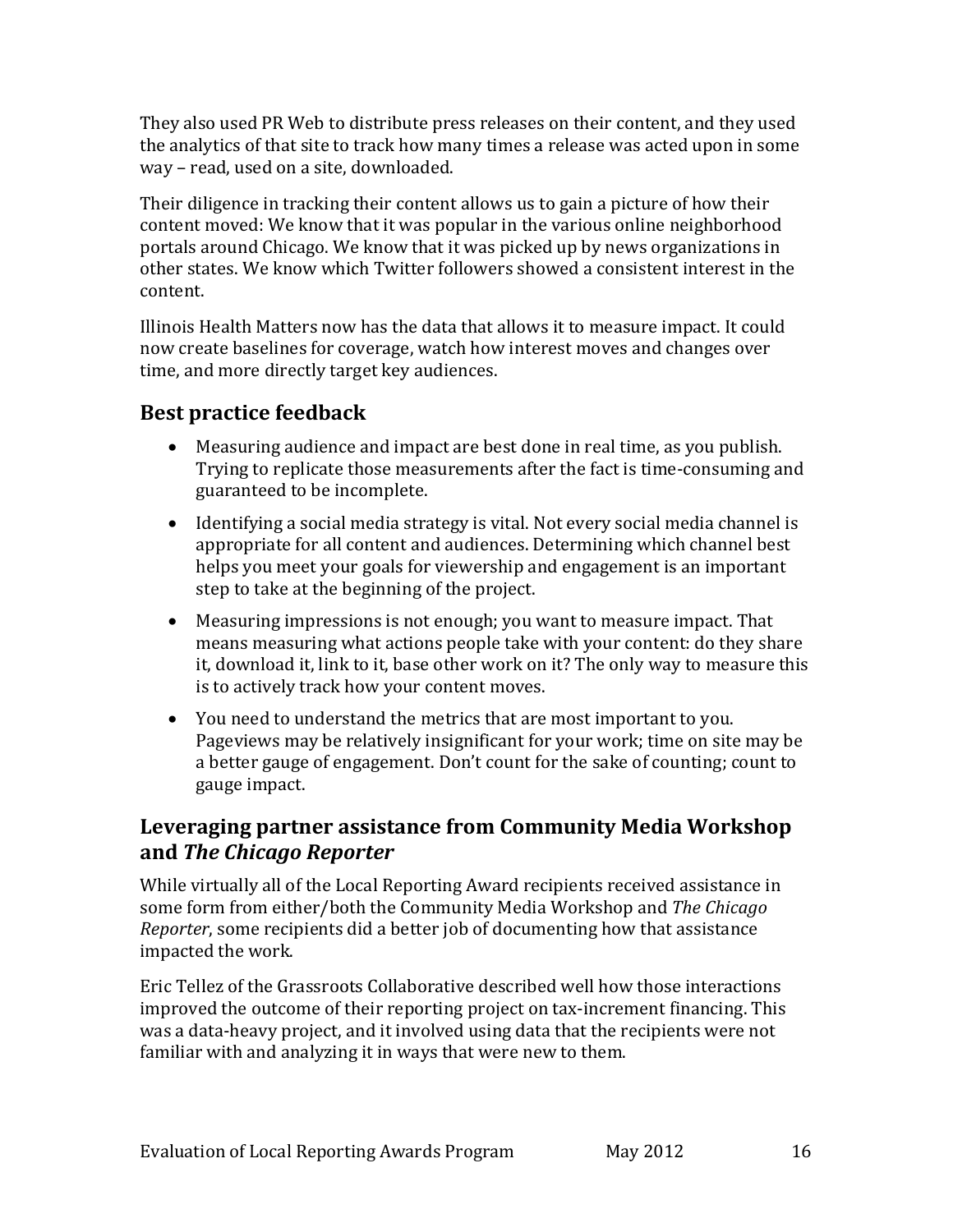Grassroots Collaborative leveraged the expertise of Alden Loury at *The Chicago Reporter* to help them determine what data to look at in order to enrich the story. Once the appropriate data sets were identified, Loury worked with the Collaborative to provide Excel training so that the Collaborative could efficiently analyze the data.

The Community Media Workshop provided guidance in the critical thinking process about what the Collaborative wanted to achieve with the story. Workshop personnel helped edit the first draft to increase readability and sharpen its appeal to prospective publishers. The Workshop helped the Collaborative hone the story pitch and identify potential publishers. Finally, the Workshop helped the Collaborative to set up a media briefing with seven journalists representing local, community papers on the topic of the city's budget; at that briefing, the Collaborative was able to share the data analysis it had prepared for the article.

Eric Tellez described it this way: "Their help throughout the process made it more grounded and focused. At the end, we had a detailed article that was easy to read and comprehend. We were able to influence the frame of how the city's budget was covered overall.''

### **Best practices feedback**

- Award recipients should be encouraged to think about what they want to achieve with their work and what skill sets they need to acquire, develop or partner for in order to meet that goal.
- Regular coaching and story development sessions should be a requirement for all award recipients, to help them develop the full potential of their work, keep them on track toward timely completion and explore effective distribution strategies.

## **Recommendations for Future Efforts**

Funders of the Local Reporting Awards have much to be proud of when it comes to the results of the Local Reporting Awards program. As we have noted, the quality of the work is high. The goal of including diverse voices was overwhelmingly achieved. A high percentage of the recipients not only met the goal of publication but published material that was relevant and compelling.

That said, there is always room for improvement. As we have noted earlier in this evaluation, measurement of audience and impact is perhaps the most glaring area in need of attention. Coming in a close second is the tracking and accountability process for the award recipients themselves.

Of the 31 recipients, three did not respond to our requests for information about their projects. An additional eight recipients provided us with incomplete data, primarily when it came to questions about distribution, audience and metrics.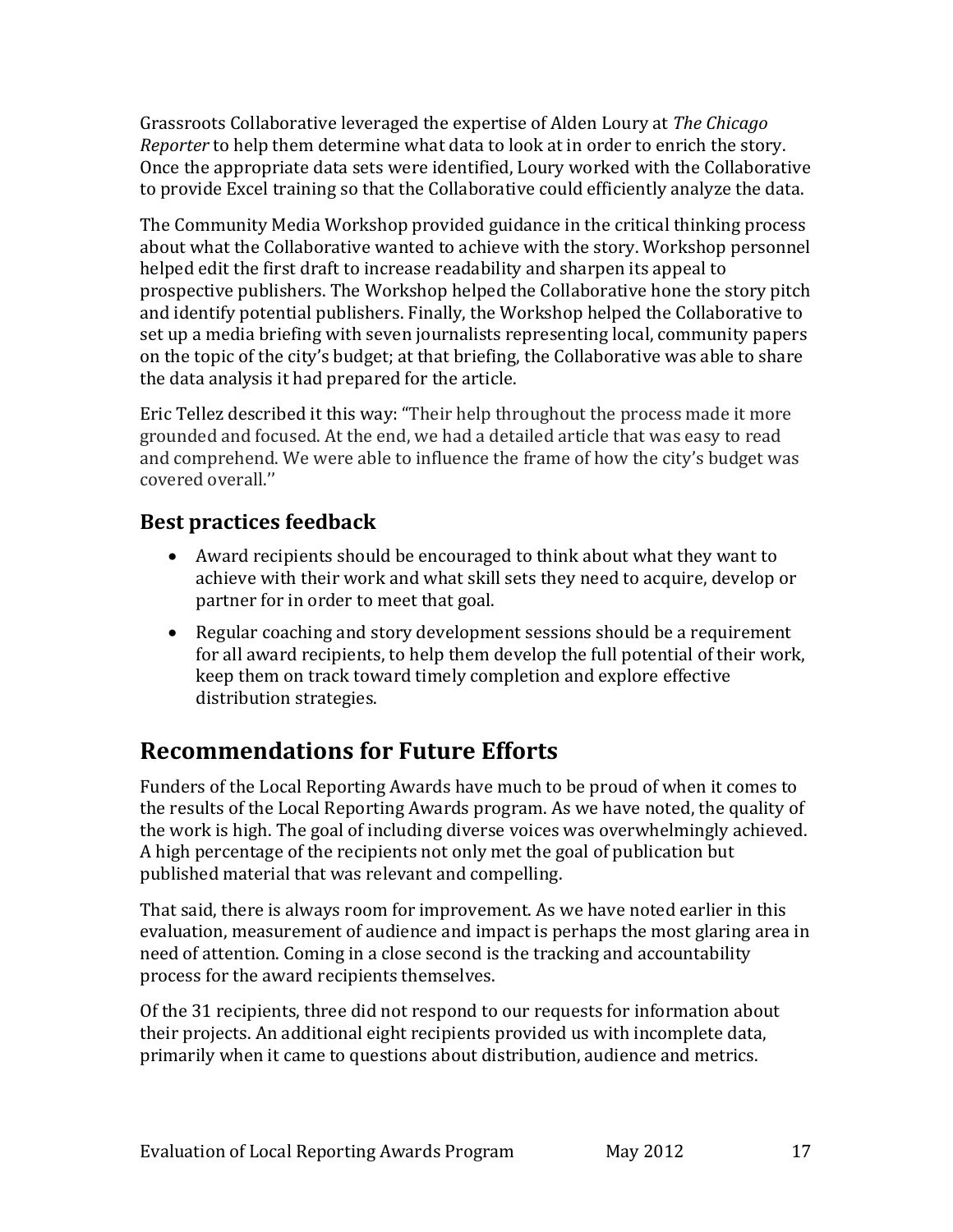That means that a third of the recipients did not comply with our requests for information about their projects. We were able to discover some of this material through our own research or through the Community Media Workshop website. Still, award recipients should provide a full description of their work, both from an accountability standpoint and so that The Chicago Community Trust can learn from the experiences of the recipients.

With these two critical areas for improvement in mind, we make the following recommendations for future efforts:

### **Measurement**

- Setting measurements should be a priority from the beginning of the work. It should be part of the task of refining editorial focus. One of the questions award recipients should consider when refining focus is: What is the impact we want to have with this work? How will we know if we have had that impact?
- As part of setting measurements, award recipients should determine which distribution channels are most appropriate for their content and their desired audience. Not every channel is the right one; this is especially true for social media. A targeted distribution and outreach effort will have more impact that a scattershot approach.
- The award recipients should develop a process for regularly measuring their work as they are doing it and as it is published. Data collection at the end of the process is ineffective and incomplete.
- Social media should be used not just as a promotional tool but as a reporting and conversational tool. None of the award recipients did that effectively in this round. Thinking about social media as a conversation rather than as a channel through which to push promotion will yield more engagement.
- We believe events can be especially effective for the communities targeted in this work. Events should not be viewed as an opportunity to push information at people, but as an opportunity for conversation. Further, you should have a goal of asking those who attend any event to provide you with something: Ask them to fill out a feedback card, to give you a list of three stories they are interested in, to give you the names of three interesting people in their communities whose stories should be told.
- Beyond putting together events, award recipients should look for opportunities to go where the conversation is already happening. Community events and gatherings are a potent opportunity to both report and make people aware of your work.

### **Accountability**

• Continue the involvement of Community Media Workshop and *The Chicago Reporter* (or other like-minded organizations) to partner with award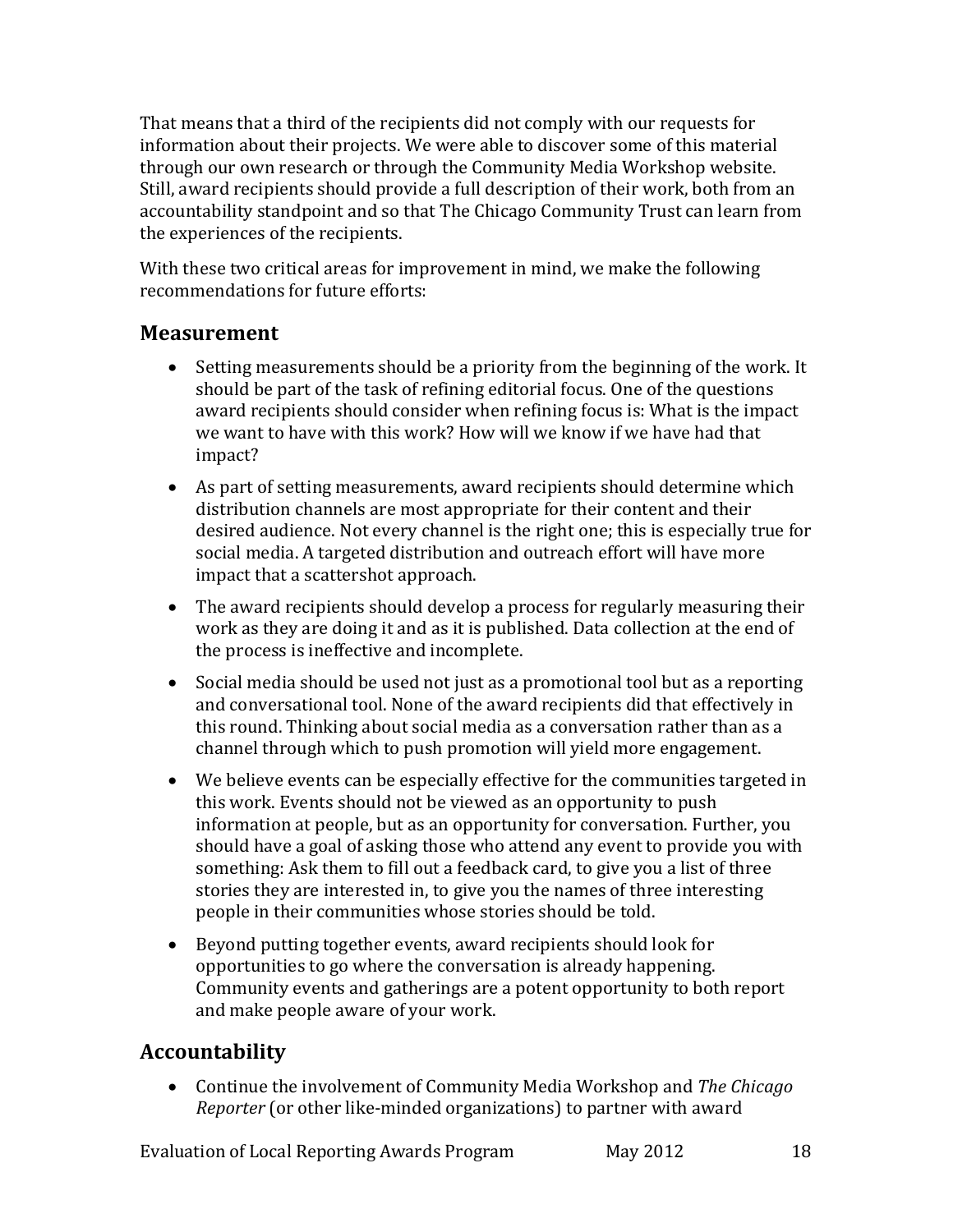recipients. As we have noted, we believe the involvement of these two organizations was a game changer when it comes to editorial quality and distribution of the work.

- Set expectations for award recipients to regularly check in with Community Media Workshop to report on progress. This should be a requirement of funding.
- Send out regular surveys to the award recipients asking for progress reports – a short, 3-question survey could go a long way toward illuminating problems or roadblocks.
- Consider setting up a closed social group for the award participants to share their experiences – a Facebook group or Google + circle might help keep conversation going outside of the in-person training sessions.
- Examine expectations about publication cycles or stagger the award recipients so that everyone is not on the same publication cycle. As the Community Media Workshop noted, the cycle of the awards program resulted in an avalanche of content toward the end of the year, all seeking support and publication at the same time.
- Consider the number of individuals/organizations receiving awards in a given period. We are of two minds on this point. The fact that so many recipients were working at the same time increased the likelihood that at least some of them would succeed. But tracking 31 recipients, with varying degrees of experience in producing content, is a daunting task. Even reducing the number to 20-25 would increase the opportunity for closer tracking and individual attention.

## **Survey Analysis**

Recipients of Local Reporting Awards were solicited via an online survey over a two-week period. This resulted in 24 collected surveys with a 100 percent completion rate. Recipients answered 20 questions about use of award funds and learnings from the program. An additional question sought contact data for individuals directly affected by Local Reporting Award work. All but one of the awardees completed this section.

Themes emerging in the surveys clearly reflect the community and neighborhood orientation of the program. Recipients took seriously the charge to deliver truthful, accurate and insightful local news. While their methods and media varied, the mission of being accurate, authentic voices for their audience did not.

Overarching needs for this diverse group fell mainly in two areas: **time** to pursue stories in depth and **resources** to acquire data and reach out to wider audiences. Significantly, although many made use of award money to compensate themselves or staff, payment *per se* was not widely mentioned as a need.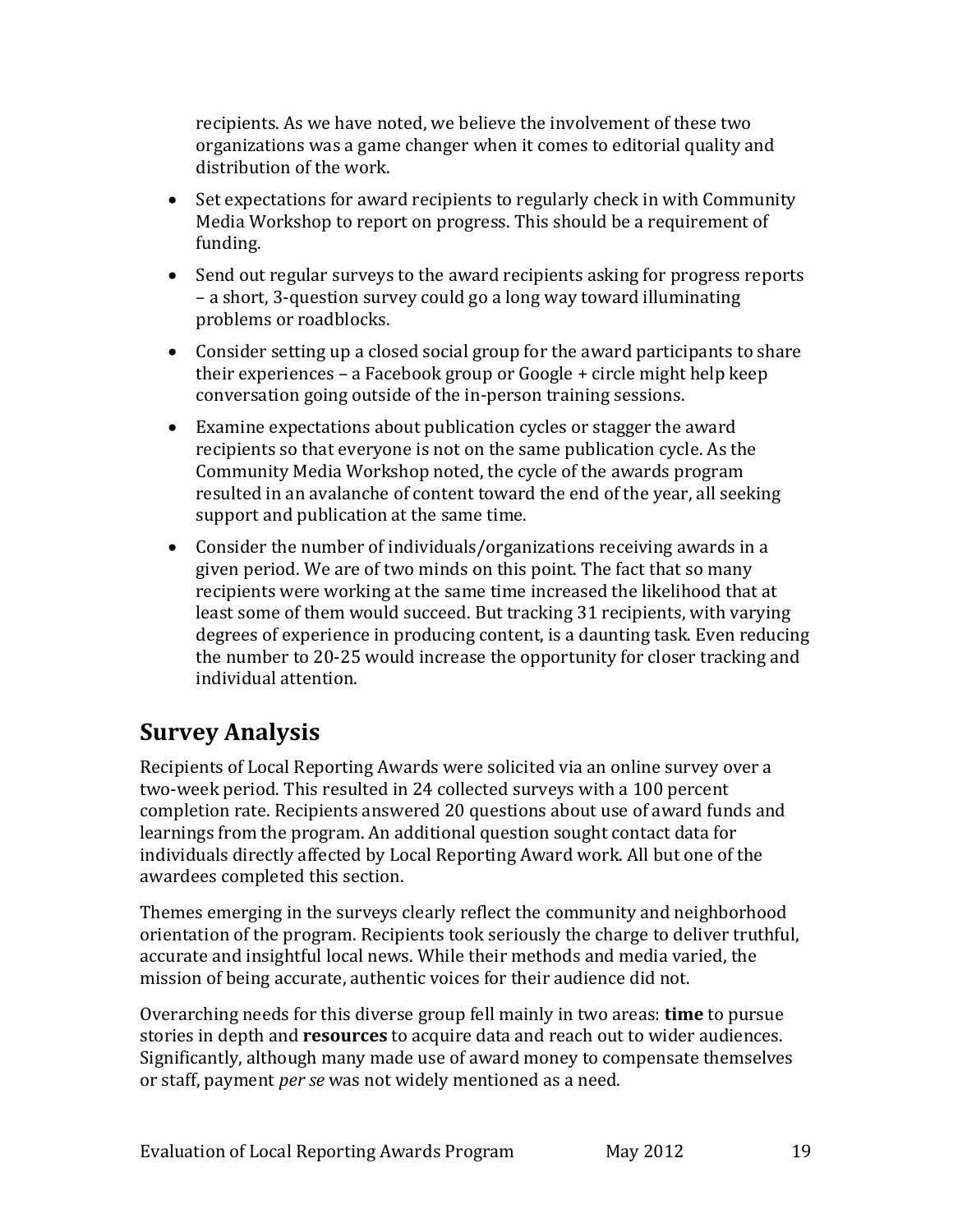Program participants viewed partnerships with the Community Media Workshop and *The Chicago Reporter* as beneficial in a number of ways: they received focused assistance with reporting, production and distribution of quality journalism. They also gained infusions of expertise that changed the landscape of potential partners and, in some cases, changed the way they thought about their work.

The awards were viewed as transformational by nearly all the respondents. At the most basic level, individual creators felt recognition and validation from the program, leading them to pursue their own work with greater confidence and conviction. For some organizations, linkages nurtured by the program led to forging stronger ties with the community.

In the eyes of participants, the program increased capacity, added sophistication, expanded reach and amplified their journalistic voices. It raised awareness of new media and new methods to reach their communities. It also created connections among the organizations themselves that many expected would be leveraged in the future.

## **Mini-profiles of Local Award Recipients**

*Recipients of \$10,000 Awards*

### **Carlos Ortiz**

### **Too Young to Die**

- [http://www.tooyoungtodieproject.org](http://www.tooyoungtodieproject.org/)
- [http://www.chicagoreporter.com/news/2012/01/more-young-people-are](http://www.chicagoreporter.com/news/2012/01/more-young-people-are-killed-chicago-any-other-american-city)[killed-chicago-any-other-american-city](http://www.chicagoreporter.com/news/2012/01/more-young-people-are-killed-chicago-any-other-american-city)
- [http://www.chicagoreporter.com/slideshow/2012/01/too-young-die](http://www.chicagoreporter.com/slideshow/2012/01/too-young-die-examining-loss-generation)[examining-loss-generation](http://www.chicagoreporter.com/slideshow/2012/01/too-young-die-examining-loss-generation)
- [http://www.chicagoreporter.com/news/2012/02/trying-survive-chicago-teen](http://www.chicagoreporter.com/news/2012/02/trying-survive-chicago-teen-keeps-his-head-even-after-taking-bullet-chin)[keeps-his-head-even-after-taking-bullet-chin](http://www.chicagoreporter.com/news/2012/02/trying-survive-chicago-teen-keeps-his-head-even-after-taking-bullet-chin)
- [http://www.chicagoreporter.com/news/2012/02/chicago-youth-group](http://www.chicagoreporter.com/news/2012/02/chicago-youth-group-continues-its-slain-leader-s-fight-safety-housing-and-health-care)[continues-its-slain-leader-s-fight-safety-housing-and-health-care](http://www.chicagoreporter.com/news/2012/02/chicago-youth-group-continues-its-slain-leader-s-fight-safety-housing-and-health-care)
- [http://www.chicagoreporter.com/news/2012/02/young-hip-hop-artists-speak](http://www.chicagoreporter.com/news/2012/02/young-hip-hop-artists-speak-truth-about-violence-chicago)[truth-about-violence-chicago](http://www.chicagoreporter.com/news/2012/02/young-hip-hop-artists-speak-truth-about-violence-chicago)

### **Editorial Summary**

This is a continuation of work Carlos has begun in the "Too Young to Die'' project. The quality of the photography is extraordinarily high. With his award, Carlos was able to add reporter Kari Lydersen to the project, adding a dimension to his alreadypowerful photography. The result builds on work Carlos already has done with this project, extending it beyond the strong images into narrative that explains how individuals are responding to the issues raised by this coverage. This is an example of how The Local Awards program leveraged ongoing work to take it to a new level.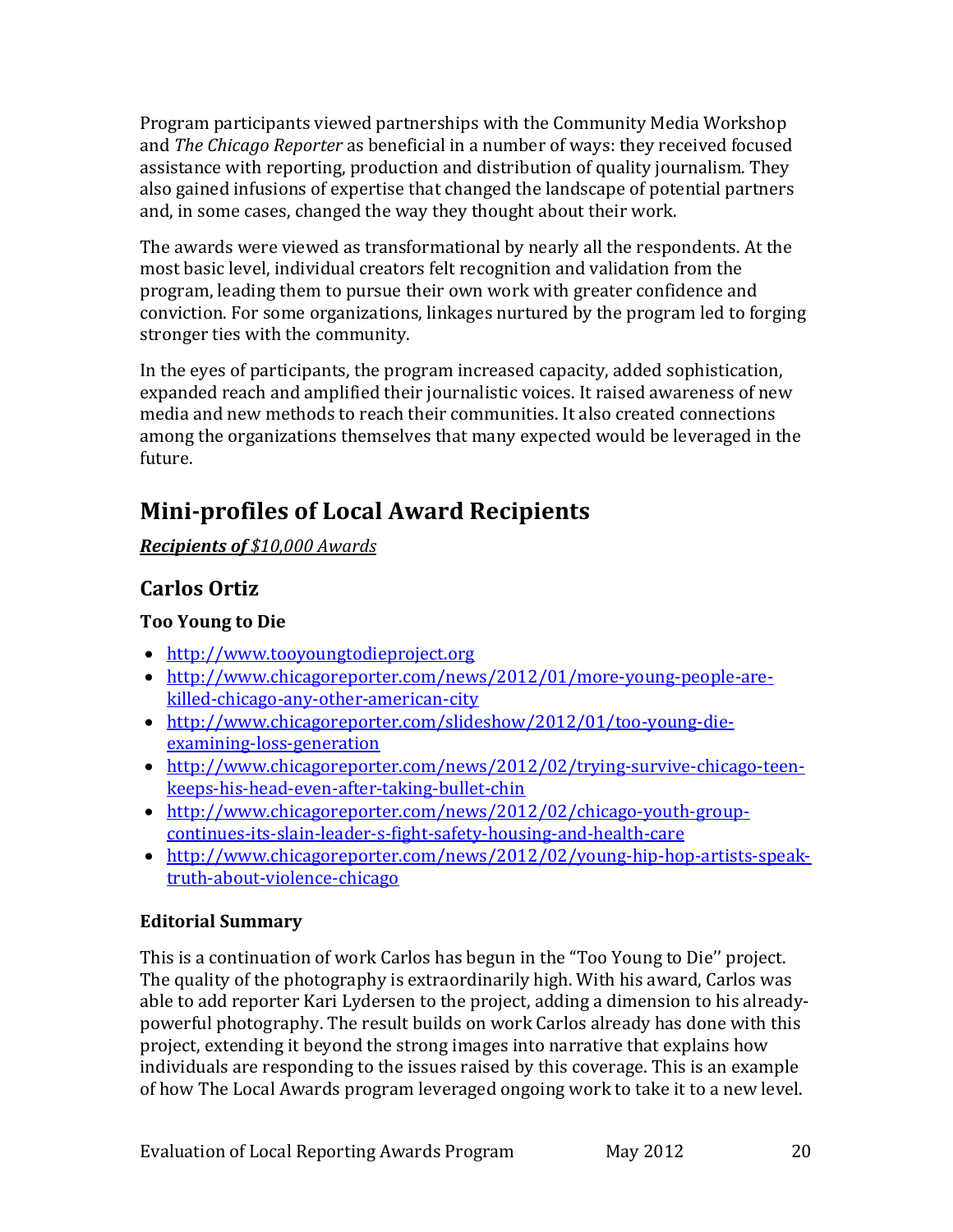#### **In the recipient's own words**

"I have actually made a great connection with the subjects involved in my grant. As this project develops, I will follow their lives for the next six months as I finish my projects entirely. The Chicago Community Trust grant has actually helped me expand my project beyond (its original scope.)'' -- - Carlos Ortiz

### **Health and Disability Advocates/ChicagoHealthMatters**

#### **Shining light on federal health care reform on the south and west sides**

• <http://www.illinoishealthmatters.org/neighborhood-stories.aspx>

#### **Editorial Summary**

The "Neighborhood Health Stories'' approach taken by this recipient is a very effective way of moving beyond policy to hear the voices of true stakeholders in an issue – in this case, the need for affordable health care and insurance coverage. We hear from diverse voices in stories that take a complex subject and make it very real and personal. This project demonstrated one of the strongest uses of social media among the Local Reporting Awards recipients and did the best job of any recipient in tracking the distribution and audience for the work.

#### **In the recipient's own words**

"I think the most important result has been that the program has given us credibility in reporting on health care reform and health care stories in general. This is essential for our agency's overall work on helping to implement health care reform, especially for vulnerable populations in Illinois.'' – Stephani Becker

### **In These Times**

#### **Young, Black and Marginal: African-American Chicago in Age of Austerity**

- http://www.inthesetimes.com/article/11604/black chicago divided
- http://www.inthesetimes.com/article/11897/black and blue chicago
- http://www.inthesetimes.org/article/12407/the poverty of school reform
- [http://www.inthesetimes.com/article/12577/illinois\\_injustice\\_system/](http://www.inthesetimes.com/article/12577/illinois_injustice_system/)

#### **Editorial Summary**

Fascinating topic choices, focusing on stories that you do not see in the mainstream media (such as class divisions among African Americans). This recipient was not afraid to take on big topics: education, economic disparity, relationships with law enforcement. While the stories definitely had a point of view, they were not written with an editorial voice but instead were richly sourced and nuanced. Excellent use of distribution channels through other sites and media and good use of social media to promote coverage.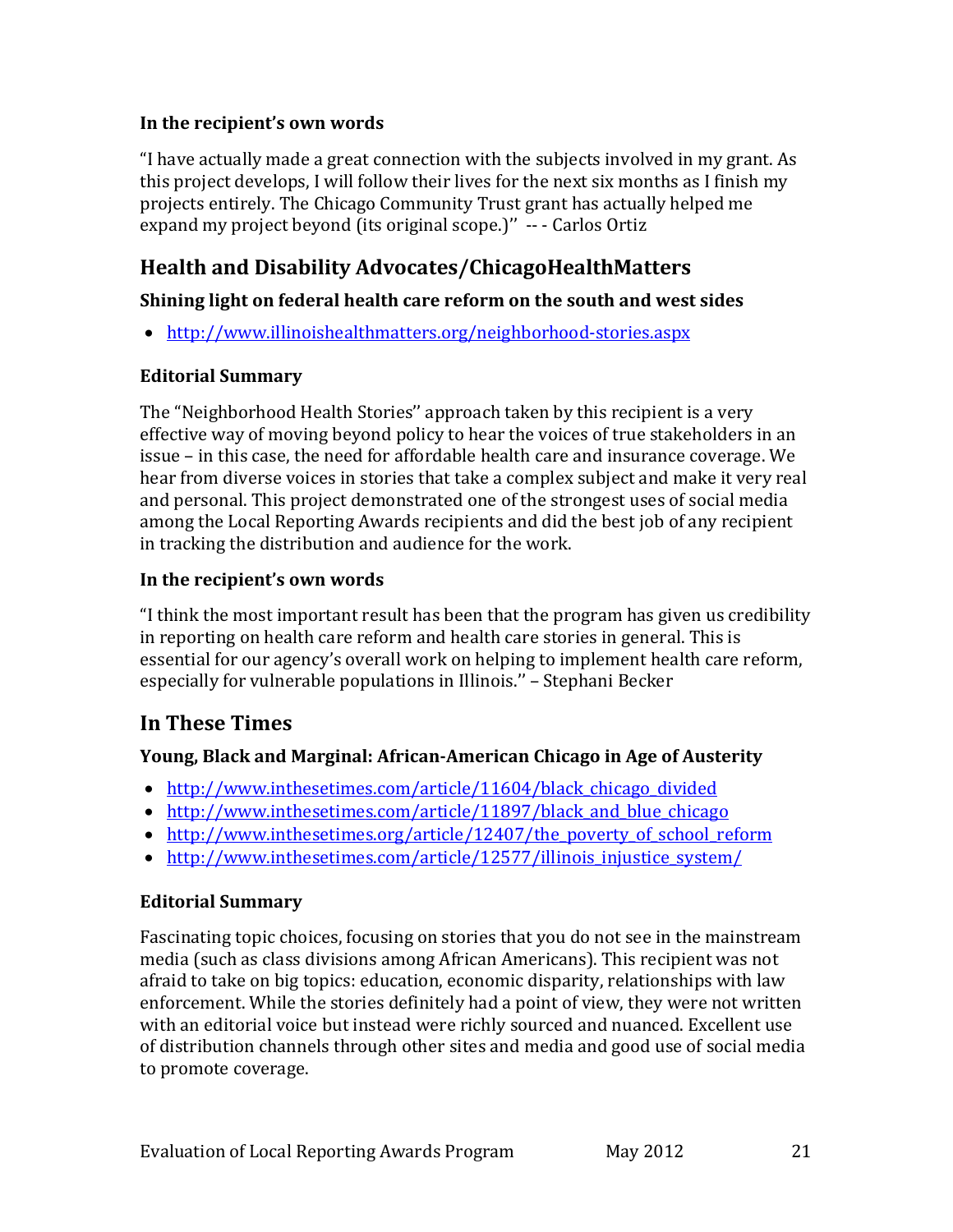#### **In the recipient's own words**

"The award enabled *In These Times* to give focused and sustained attention to one of the most important stories of our time: the social and economic fallout of the 2008 financial collapse, subsequent recession and lingering aftermath. We would not have been able to publish a five-part series exploring various facets, and we would not have focused on our immediate surroundings (Chicago) in ways meaningful to both local and nonlocal readers.'' – Jeremy Gantz, associate editor/web editor

### **Loyola University Chicago**

### **Series of economic news stories on Pilsen community**

• <http://www.flickr.com/photos/41659256@N02/6779579373/>

#### **Editorial Summary**

Loyola and *Hoy* partnered to produce a series of stories on the community of Pilsen, called "Pilsen: El Barrio y Su Cultura.'' The work included 13 stories, with upwards of 50 sources, highlighting voices that are often unheard in mainstream media. This package of stories was published as a 32-page insert in *Hoy*. The project called for an accompanying website to publish the content; to date, there is no indication that the site has been launched.

### **In the recipient's own words**

**"**One of the reasons the special publication was so well received was the fact we provided news coverage Pilsen has not seen in years. The people of Pilsen believe their community is only newsworthy when crime takes place or [when] immigration issues occasionally get heavy play for a week of more in the national media.'' -- Ralph Braseth, project director

### **National Museum of Mexican Art-Radio Arte**

### **Bilingual multimedia series focusing on Latina perspective**

- [http://radioarteentrenosotras.wordpress.com/2011/09/16/joven-pintora](http://radioarteentrenosotras.wordpress.com/2011/09/16/joven-pintora-mexicana-destaca-con-su-arte/)[mexicana-destaca-con-su-arte/](http://radioarteentrenosotras.wordpress.com/2011/09/16/joven-pintora-mexicana-destaca-con-su-arte/)
- [http://radioarteentrenosotras.wordpress.com/2011/10/07/jackie-orozco](http://radioarteentrenosotras.wordpress.com/2011/10/07/jackie-orozco-fotografa-de-alto-contraste/)[fotografa-de-alto-contraste/](http://radioarteentrenosotras.wordpress.com/2011/10/07/jackie-orozco-fotografa-de-alto-contraste/)
- [http://radioarteentrenosotras.wordpress.com/2011/10/11/villapalooza-vibro](http://radioarteentrenosotras.wordpress.com/2011/10/11/villapalooza-vibro-con-el-arte-local/)[con-el-arte-local/](http://radioarteentrenosotras.wordpress.com/2011/10/11/villapalooza-vibro-con-el-arte-local/)
- [http://radioarteentrenosotras.wordpress.com/2011/10/24/una-banda](http://radioarteentrenosotras.wordpress.com/2011/10/24/una-banda-familiar-muy-especial-en-el-villapalooza/)[familiar-muy-especial-en-el-villapalooza/](http://radioarteentrenosotras.wordpress.com/2011/10/24/una-banda-familiar-muy-especial-en-el-villapalooza/)
- [http://radioarteentrenosotras.wordpress.com/2011/11/04/talento-juvenil-en](http://radioarteentrenosotras.wordpress.com/2011/11/04/talento-juvenil-en-el-latino-fashion-show/)[el-latino-fashion-show/](http://radioarteentrenosotras.wordpress.com/2011/11/04/talento-juvenil-en-el-latino-fashion-show/)
- [http://radioarteentrenosotras.wordpress.com/2011/09/24/en-la-villita-crece](http://radioarteentrenosotras.wordpress.com/2011/09/24/en-la-villita-crece-el-cilantro/)[el-cilantro/](http://radioarteentrenosotras.wordpress.com/2011/09/24/en-la-villita-crece-el-cilantro/)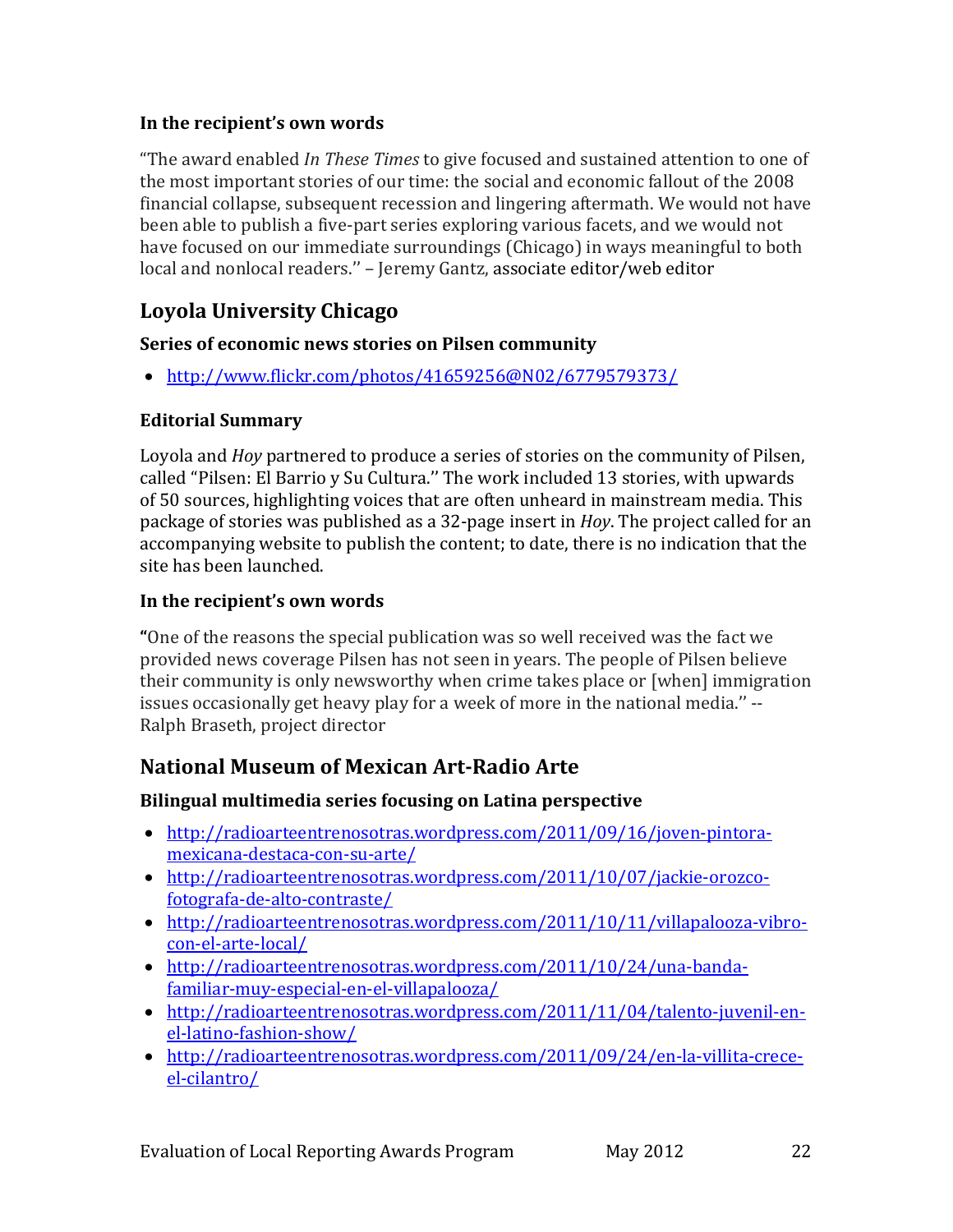- [http://radioarteentrenosotras.wordpress.com/2011/10/27/mujer-activista](http://radioarteentrenosotras.wordpress.com/2011/10/27/mujer-activista-profesional-feminista-y-madre/)[profesional-feminista-y-madre/](http://radioarteentrenosotras.wordpress.com/2011/10/27/mujer-activista-profesional-feminista-y-madre/)
- [http://radioarteentrenosotras.wordpress.com/2011/11/04/sobreviviente-de](http://radioarteentrenosotras.wordpress.com/2011/11/04/sobreviviente-de-violencia-recupera-su-libertad/)[violencia-recupera-su-libertad/](http://radioarteentrenosotras.wordpress.com/2011/11/04/sobreviviente-de-violencia-recupera-su-libertad/)
- [http://radioarteentrenosotras.wordpress.com/2011/11/04/integrantes-de](http://radioarteentrenosotras.wordpress.com/2011/11/04/integrantes-de-grupo-juvenil-hablan-sobre-la-fe/)[grupo-juvenil-hablan-sobre-la-fe/](http://radioarteentrenosotras.wordpress.com/2011/11/04/integrantes-de-grupo-juvenil-hablan-sobre-la-fe/)
- [http://radioarteentrenosotras.wordpress.com/2011/10/17/enterate-sobre-las](http://radioarteentrenosotras.wordpress.com/2011/10/17/enterate-sobre-las-enfermedades-de-transmision-sexual/)[enfermedades-de-transmision-sexual/](http://radioarteentrenosotras.wordpress.com/2011/10/17/enterate-sobre-las-enfermedades-de-transmision-sexual/)
- [http://radioarteentrenosotras.wordpress.com/2011/10/17/bombardean-a](http://radioarteentrenosotras.wordpress.com/2011/10/17/bombardean-a-jovenes-latinos-con-anuncios-de-comida-rapida/)[jovenes-latinos-con-anuncios-de-comida-rapida/](http://radioarteentrenosotras.wordpress.com/2011/10/17/bombardean-a-jovenes-latinos-con-anuncios-de-comida-rapida/)
- [http://radioarteentrenosotras.wordpress.com/2011/10/03/video-sobre-el](http://radioarteentrenosotras.wordpress.com/2011/10/03/video-sobre-el-encuentro-de-jaraneros-del-medio-oeste/)[encuentro-de-jaraneros-del-medio-oeste/](http://radioarteentrenosotras.wordpress.com/2011/10/03/video-sobre-el-encuentro-de-jaraneros-del-medio-oeste/)
- [http://radioarteentrenosotras.wordpress.com/2011/09/19/ellas-hablan-sobre](http://radioarteentrenosotras.wordpress.com/2011/09/19/ellas-hablan-sobre-la-esencia-del-son-jarocho/)[la-esencia-del-son-jarocho/](http://radioarteentrenosotras.wordpress.com/2011/09/19/ellas-hablan-sobre-la-esencia-del-son-jarocho/)

### **Editorial Summary**

This effort is impressive for its scope and topical diversity. Posts to this multimedia blog have covered young artists, spirituality, the ways that the fast-food industry targets young Latinos, sexually transmitted diseases and the Latino community, and surviving domestic violence. The site itself is beautifully done, and the production quality of the multimedia elements is high. One impressive aspect of this work is that it is produced by a team of young women from Radio Arte's media training program. This project also included publication of material in *Hoy* and *Extra*, as well as broadcasts on WRTE.

### **In the recipient's own words**

"The most important result has been the affirmation that we needed a program dedicated to Latina women. We're in the process of securing funding to ensure the program continues.'' – Jorge Valdiva, Radio Arte

### **Windy City Media Group**

### **AIDS resources and funding on the west and south sides**

• [http://www.windycitymediagroup.com/aids.php#](http://www.windycitymediagroup.com/aids.php)

### **Editorial Summary**

Windy City Media Group used its award to fund a series on AIDS at 30. This comprehensive look at AIDS and HIV in Chicago was a 10-month series of stories on 200 ad-free pages in the *Windy City Times*. The series resulted in an exhaustive examination of the history of AIDS in Chicago, how attitudes, treatment and programs have evolved and what is happening now. The stories included a wide range of voices and topics -- young and old, scientific and medical, historical perspective, and the impact on family and relationships.

### **In the recipient's own words**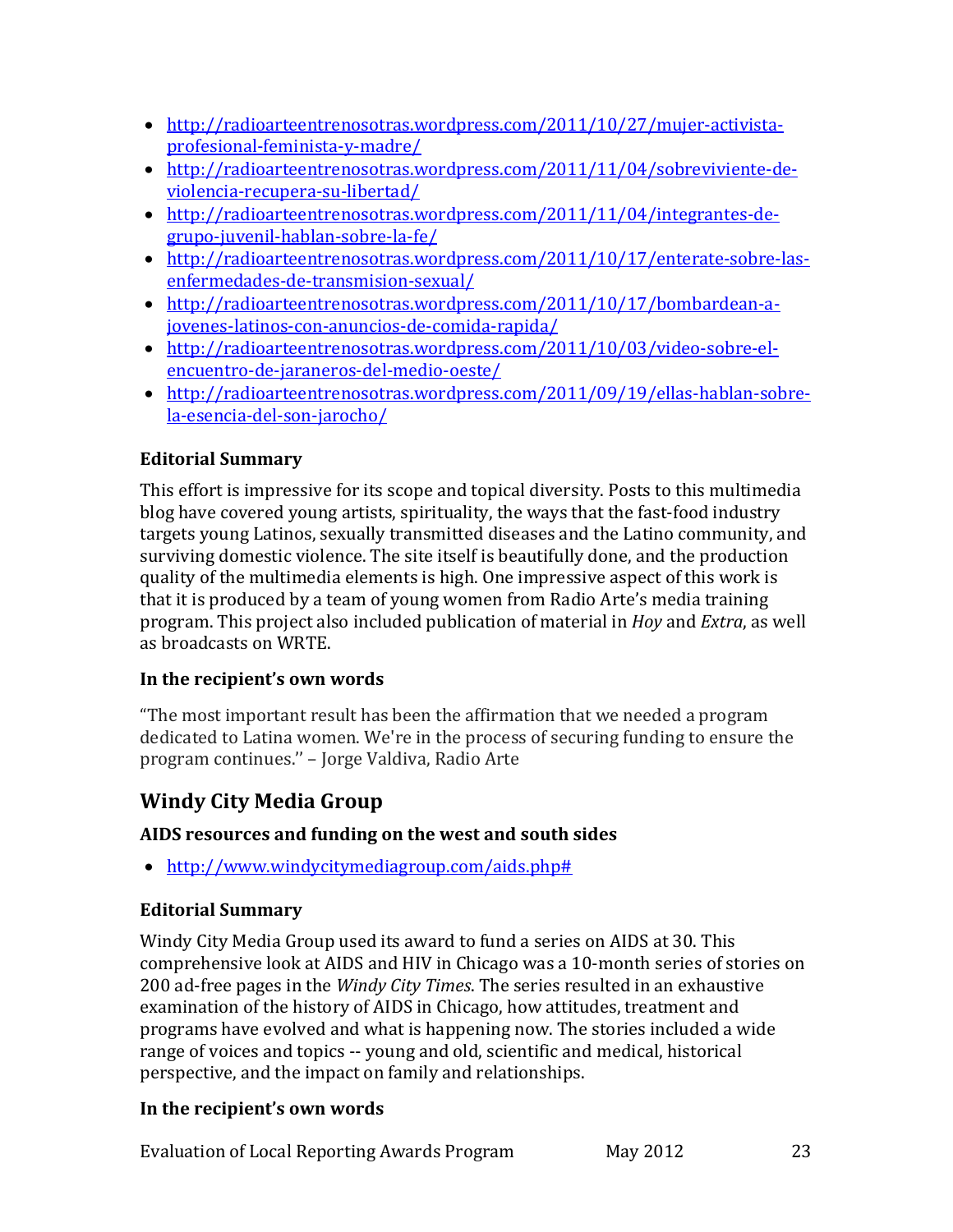"We really were able to maximize the money and get a lot of original reporting done, outside of our day-to-day work with a daily website and weekly newspaper.'' – Tracy Baim, editor

### *Recipients of \$2,000 Awards*

### **Amandilo Cuzan**

### **Video documentary on turnaround at Wendell Phillips High School**

• <http://www.youtube.com/watch?v=MMQEozo1N8Y&feature=youtu.be>

### **Editorial Summary**

Cuzan's documentary on Wendell Phillips High School successfully tracks the issues facing not just the school but the community it serves. The documentary tracks the history of the school and it evolution, as its demographics and those of the community changed over time. This is no puff piece, and Cuzan faced some pressure from the school when it became clear that he would take on the tough questions about whether this school can be turned around.

### **In the recipient's own words**

"I think overall our coverage is encouraging the community to take a more sophisticated and politically nuanced stance with these issues. We're not so much trying to change minds as we are trying to expand awareness and get people to see their stake in the issues. The students in particular appreciated the fact that they had an outlet for their views.'' -- Amandilo Cuzan

## **AustinTalks.org**

### **Investigative stories on use of tax-increment financing in Austin**

- [http://austintalks.org/2011/07/just-a-handful-of-private-sector-tif-projects](http://austintalks.org/2011/07/just-a-handful-of-private-sector-tif-projects-approved-in-austin-over-the-last-decade/)[approved-in-austin-over-the-last-decade/](http://austintalks.org/2011/07/just-a-handful-of-private-sector-tif-projects-approved-in-austin-over-the-last-decade/)
- [http://austintalks.org/2011/08/loretto-hospitals-tif-project-has-yielded-no](http://austintalks.org/2011/08/loretto-hospitals-tif-project-has-yielded-no-jobs/)[jobs/](http://austintalks.org/2011/08/loretto-hospitals-tif-project-has-yielded-no-jobs/)
- [http://austintalks.org/2011/07/tif-program-designed-to-benefit-struggling](http://austintalks.org/2011/07/tif-program-designed-to-benefit-struggling-neighborhoods-does-little-to-help-chicago%E2%80%99s-most-populated-community/)[neighborhoods-does-little-to-help-chicago%E2%80%99s-most-populated](http://austintalks.org/2011/07/tif-program-designed-to-benefit-struggling-neighborhoods-does-little-to-help-chicago%E2%80%99s-most-populated-community/)[community/](http://austintalks.org/2011/07/tif-program-designed-to-benefit-struggling-neighborhoods-does-little-to-help-chicago%E2%80%99s-most-populated-community/)

### **Editorial Summary**

Tax-increment financing is one of those topics that can cause the eyes to glaze – important, but not accessible. The *AustinTalks* work focuses on smart use of data to help bridge that gap, revealing how this program has done virtually nothing to assist the Austin community. There is a strong investigative element, as the reporting reveals gaps in the documentation of the program. With the *AustinTalks* project, we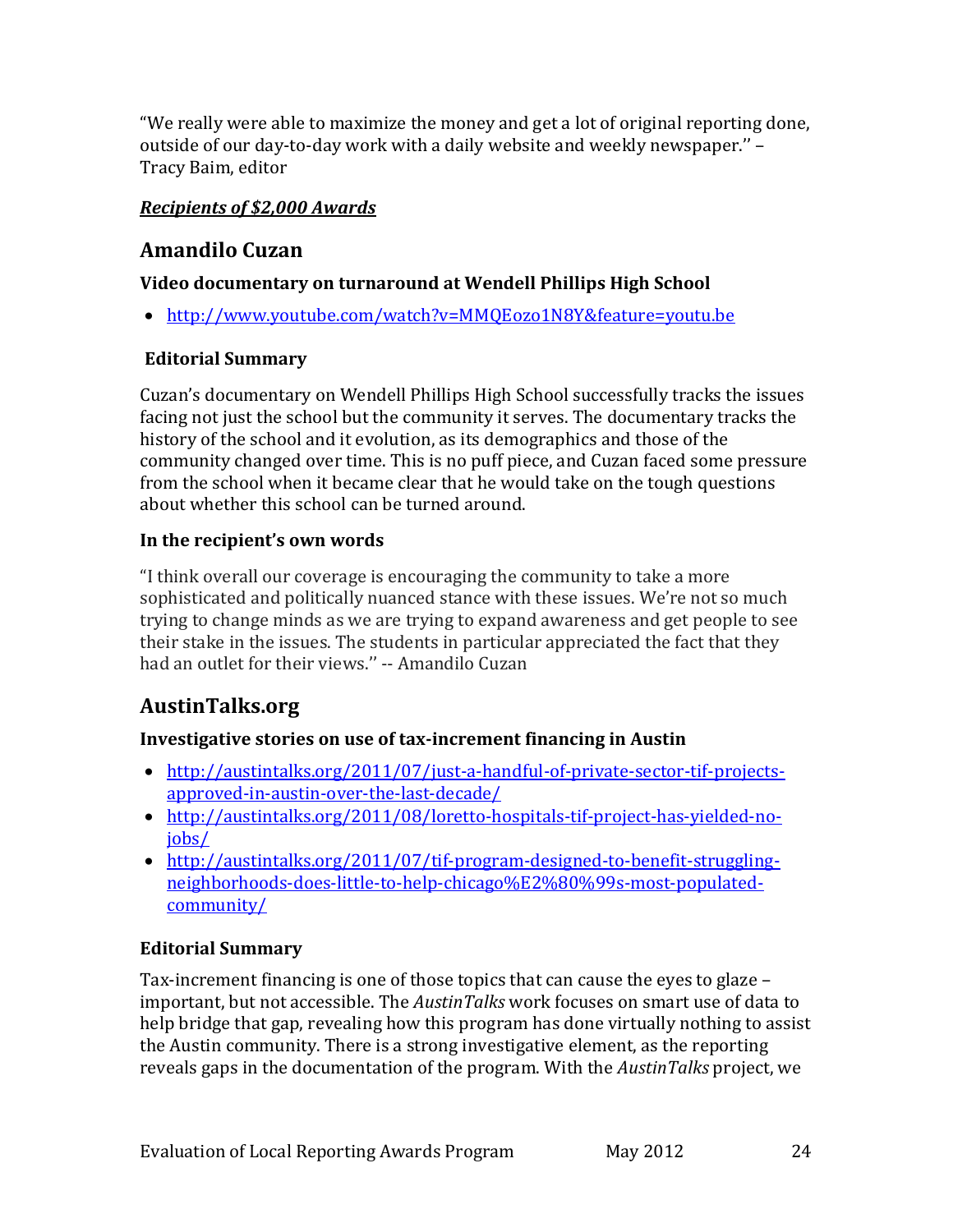see that the Local Reporting Awards enabled not just strong narrative reporting but strong accountability reporting as well.

#### **In the recipient's own words**

"Given our limited budget, *AustinTalks* would not have been able to commit a reporter to this kind of comprehensive project that provided our readers with indepth coverage of an issue that affects each and every one of them.'' -- Suzanne McBride

### **Back of the Yards Neighborhood Council**

#### **Daring to Dream: Youth and Parent Volunteers Document Education Challenges**

- [http://www.thegatenewspaper.com/2011/10/undocumented-youth-dreaming](http://www.thegatenewspaper.com/2011/10/undocumented-youth-dreaming-waiting-falling-through-the-cracks/)[waiting-falling-through-the-cracks/](http://www.thegatenewspaper.com/2011/10/undocumented-youth-dreaming-waiting-falling-through-the-cracks/)
- <http://www.youtube.com/watch?v=nJujsZrpRrU>

### **Editorial Summary**

The power of this work is that it was done by young people and done very well. The stories and photos capture the frustrations and fears of undocumented youth, teens who are living and attending school here but face an uncertain future because of their immigration status. The video is especially impressive, both because of its strong content and its high production values.

#### **In the recipient's own words**

"Our biggest success was incorporating youth into the entire project. Though the article's final draft was written by one of *The Gate's* staff, the youth journalists from our summer program helped with interviews, transcribing, and video editing. Coordinating this effort slowed us down at times, but overall having long discussions with the youth and learning more about the issue, as a group, was one of our greatest successes.'' --Adriana Cordona, *The Gate*

### **Beyondmedia Education**

### **Digital Abuse and cyberbullying among low-income youth of color**

- [http://www.chainofchange.net/blog/view/are\\_youth\\_of\\_color\\_affected\\_by\\_cybe](http://www.chainofchange.net/blog/view/are_youth_of_color_affected_by_cyber-bullying/) [r-bullying/](http://www.chainofchange.net/blog/view/are_youth_of_color_affected_by_cyber-bullying/)
- http://www.chainofchange.net/blog/view/los\_jovenes\_de\_color\_son\_afectados [por\\_cyber-bullying/](http://www.chainofchange.net/blog/view/los_jovenes_de_color_son_afectados_por_cyber-bullying/)

### **Editorial Summary**

The issue of cyberbullying is a familiar topic in the mainstream media, but those stories rarely focus on the subject from the point of view of youth of color. Beyondmedia focused on the issue from this perspective, documenting some of the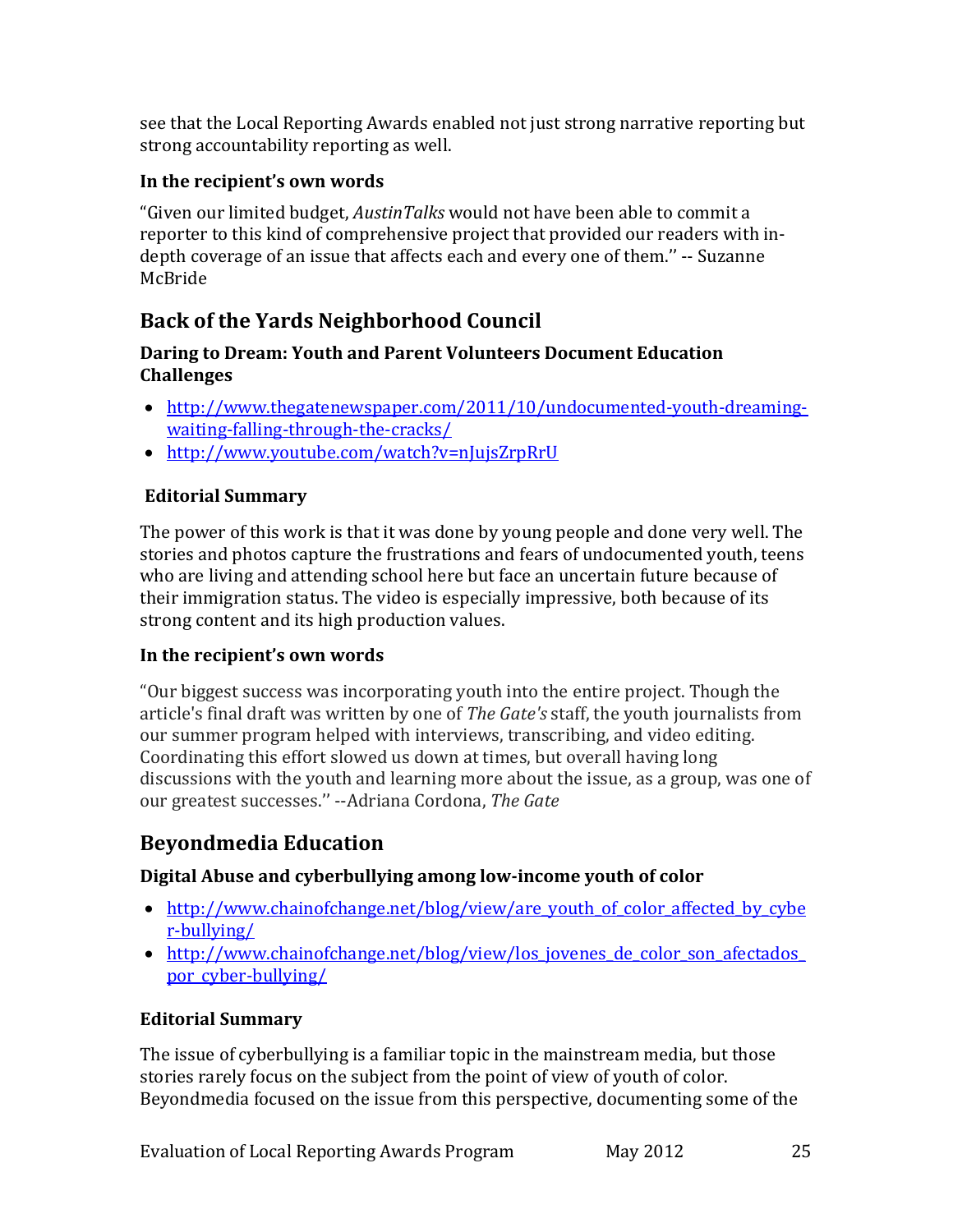differences both in media usage and the possibilities of abuse among minority young people. The project has a strong event focus and leverages the "Your Social Life'' educational video from Beyondmedia to that end.

### **Bill Healy**

#### **Audio slideshows documenting a day in the life of five individuals on the southwest side**

- <http://www.wbez.org/story/change-and-challenge-auburn-gresham-94708>
- [http://www.wbez.org/story/house-music-legend-shaped-childhood-auburn](http://www.wbez.org/story/house-music-legend-shaped-childhood-auburn-gresham-94817)[gresham-94817](http://www.wbez.org/story/house-music-legend-shaped-childhood-auburn-gresham-94817)
- [http://www.wbez.org/story/neighborhood-pushes-pulls-auburn-gresham](http://www.wbez.org/story/neighborhood-pushes-pulls-auburn-gresham-teenager-toward-adulthood-94925)[teenager-toward-adulthood-94925](http://www.wbez.org/story/neighborhood-pushes-pulls-auburn-gresham-teenager-toward-adulthood-94925)
- [http://www.wbez.org/story/women-build-muscles-and-connections-auburn](http://www.wbez.org/story/women-build-muscles-and-connections-auburn-gresham-94869)[gresham-94869](http://www.wbez.org/story/women-build-muscles-and-connections-auburn-gresham-94869)
- <http://www.wbez.org/story/young-gay-and-black-auburn-gresham-94843>

### **Editorial Summary**

This is truly lovely work. The voices are strong and there is a strong sense of neighborhood, of place, in this work. The use of the personal voice is extremely effective here. The images are powerful and the production values are high; it is a model for compelling online content that invites engagement. This recipient also did an excellent job of using social media and tracking feedback through those channels.

### **In the recipient's own words**

"I would say the most important result is the confidence I gained while reporting this series. I am committed now to being a journalist and photojournalist for the rest of my life. I say this is the most important outcome from my series because I am just getting started and I have a lot more work left to do. The Local Reporting Awards really boosted my morale when I needed it most.'' -- Bill Healy

### **Enlace Chicago**

### **Moving Past Juvenile Records**

### **Editorial Summary**

The recipient changed both subjects and writers after discovering that its original topic had lost relevance. The refocused project was intended to focus on the local economy; it has been completed, but is being repackaged.

### **Grassroots Collaborative**

### **Tax-increment financing**

• [http://www.progressillinois.com/posts/content/2011/12/05/tif-abuse-buoys](http://www.progressillinois.com/posts/content/2011/12/05/tif-abuse-buoys-downtown-fat-cats-neighborhoods-suffer)[downtown-fat-cats-neighborhoods-suffer](http://www.progressillinois.com/posts/content/2011/12/05/tif-abuse-buoys-downtown-fat-cats-neighborhoods-suffer)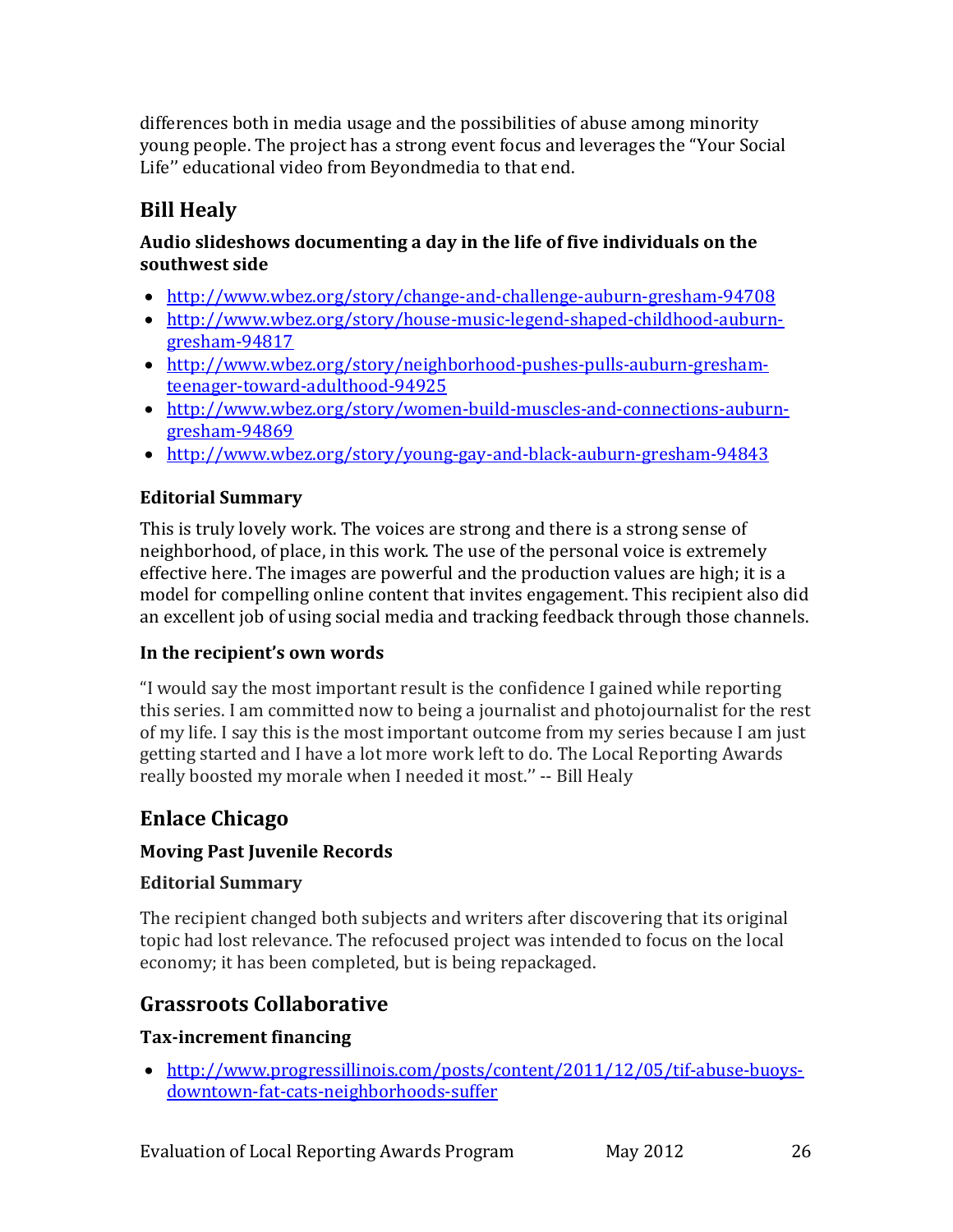• [http://www.thegatenewspaper.com/2011/11/tif-spending-whos-really](http://www.thegatenewspaper.com/2011/11/tif-spending-whos-really-benefiting/)[benefiting/](http://www.thegatenewspaper.com/2011/11/tif-spending-whos-really-benefiting/)

### **Editorial Summary**

This is the best data project among the award recipients. The recipient did a thorough job of analyzing and presenting complex data in a way that was extremely user-friendly. This is also the only recipient that used graphics to any extent, which helped with visualization of the data. The recipient also developed a video component that strengthened the overall presentation. Strong accountability and investigative focus.

#### **In the recipient's own words**

"This experience allowed us to consider how we can create our own content and share it with journalists, aldermen, and the public. We will seek to continue creatively sharing our story and information.'' **--** Eric Tellez, Grassroots Collaborative

### **Greater Auburn Gresham Development Corp.**

#### **Multimedia oral history by youth reporters of their elders in 3 south side communities**

• *<http://theyoungdefenders.wordpress.com/>*

### **Editorial Summary**

A strong example of young voices, this project is a valuable teaching tool in several respects. The participants learn about storytelling and reporting, developing audio and video skills as part of the project. But they also gained an appreciation for the history of their community, the lives and contributions of those who came before them and a connection to the elders in their neighborhood.

### **In the recipient's own words**

''This project gave the youth in the community an instant voice in their respective communities. Most importantly, it started safe dialogue with youth and seniors and increased the youth awareness of history in their community, as told by everyday people who live here.'' -- Norma Sanders, Greater Auburn Gresham Development Corp.

### **Illinois African American Coalition for Prevention**

### **Coverage of youth-led violence prevention programs**

• <http://nlcn.org/news/archives/930>

### **Editorial Summary**

This project had as its focus youth-generated coverage of youth violence prevention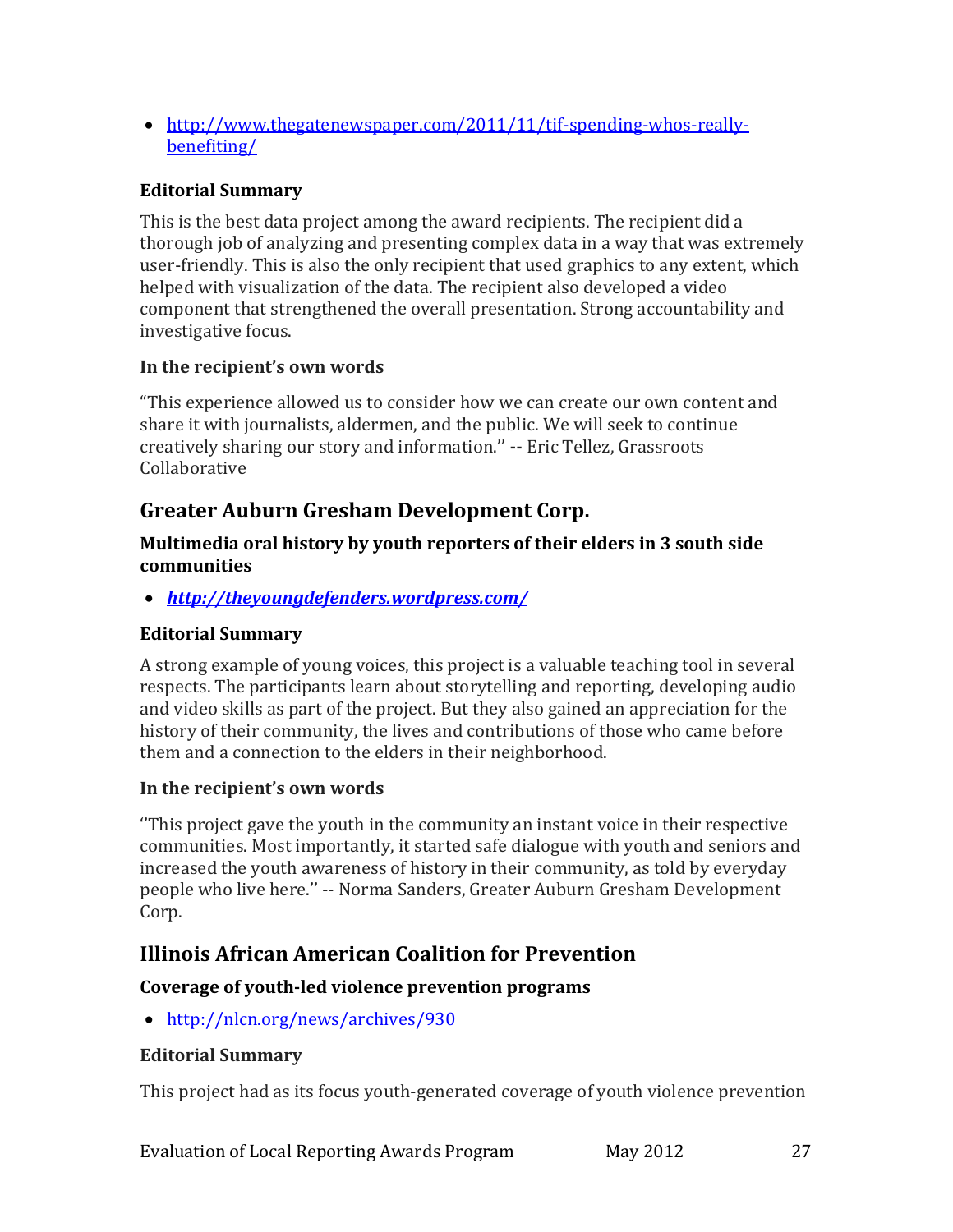efforts. One story of the three-part series has published on the award recipient's website. That story explored the issue of whether unemployment among young people is a contributor to violence. It is adequately sourced and clearly written. The remaining pieces were unpublished at the time of the evaluation.

#### **In the recipient's own words**

''It has reaffirmed our commitment to developing youth communication skills and leadership ability, so that they can be the mouthpieces for their issues.'' -- Chris Sang, Illinois African American Coalition for Prevention

### **Irasema Salinas**

### **Site featuring local Latinas working in the arts and beyond**

- <http://proyectolatina.org/?p=3067>
- <http://proyectolatina.org/?p=3153>

### **Editorial Summary**

This project is still very much a work in progress, and its editorial content and impact are difficult to judge as a result. Proyecto Latina's Reportera Series is an excellent idea: recruiting Latinas to write about the issues that directly affect them. The early content that we saw was encouraging – pieces on diabetes and the framework for stories on suicide. But the overall body of work is thin at this point, and contains only sporadic examples of reporting – there are some personal blogs and some event coverage/announcement stories.

## **Kalyn Belsha**

#### **Series examining Chicago Public School implementation of dual language program**

- <http://www.readoz.com/publication/read?i=1046034#page2>
- <http://www.readoz.com/publication/read?i=1046077#page2>
- <http://www.readoz.com/publication/read?i=1046145#page2>

### **Editorial Summary**

This work was well-sourced and professionally written. It is a thorough examination of the dual language program and the fact that its long-term nature is in conflict with the pressure to produce immediate results in schools. This 3-part series explored those tradeoffs, representing the viewpoints of all of the stakeholders involved in the program. The recipient worked through issues of language translation herself for this story, and her persistence paid off in a report that is thorough, compelling and accessible to Spanish speakers.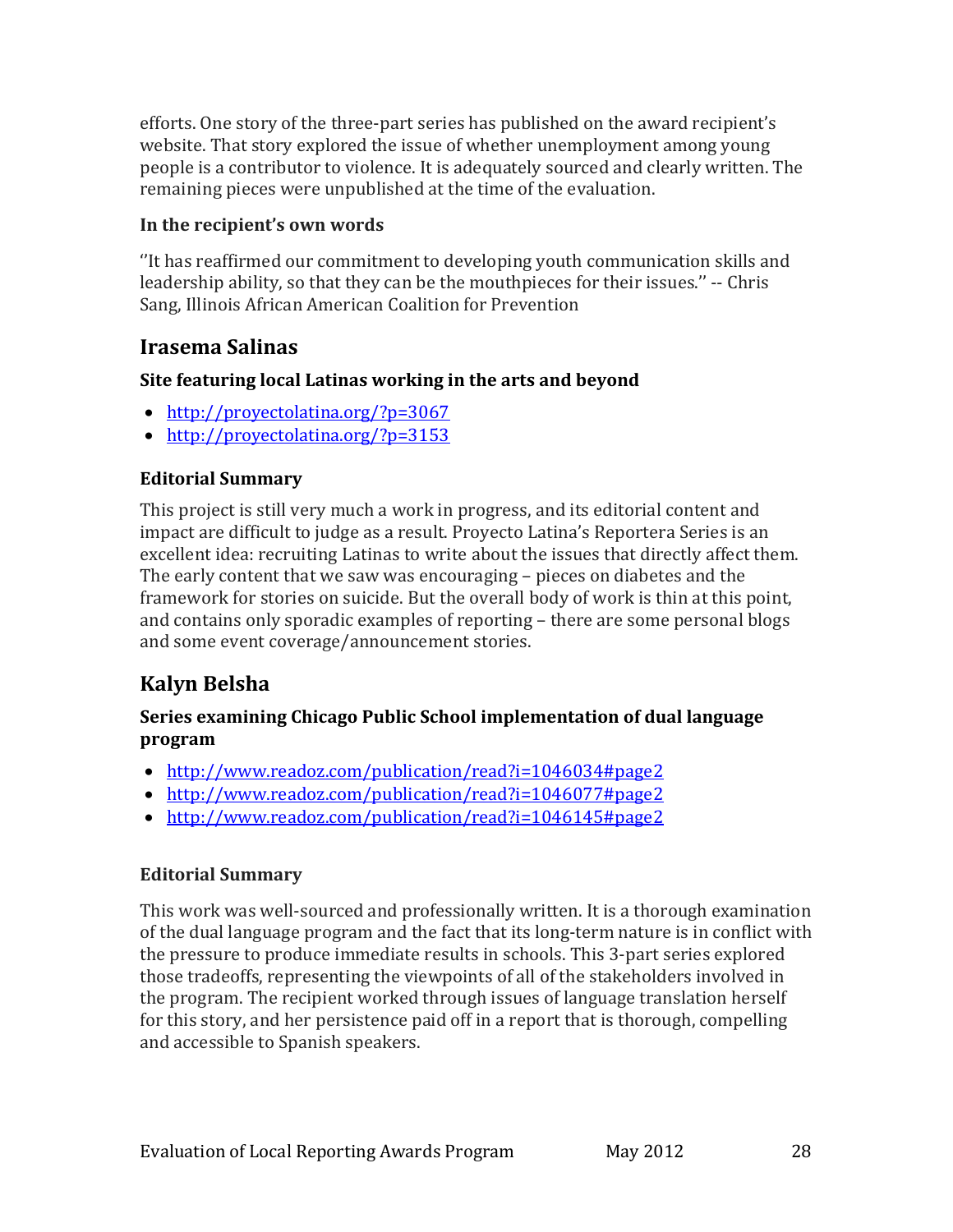#### **In the recipient's own words**

"The project has definitely made me more aware of how long it takes to get sources in public education to feel comfortable with you and the importance of persistence and what a difference it makes when you have the time to do in-depth reporting.'' -- Kalyn Belsha

### **Kari Lydersen**

#### **Series covering southeast side environmental challenges and future in a green economy**

- [http://www.chicagonewscoop.org/plenty-of-fights-and-a-few-big-wins-for](http://www.chicagonewscoop.org/plenty-of-fights-and-a-few-big-wins-for-southeast-side-fishermen/)[southeast-side-fishermen/](http://www.chicagonewscoop.org/plenty-of-fights-and-a-few-big-wins-for-southeast-side-fishermen/)
- <http://www.chicagonewscoop.org/touring-toxic-chicago/>
- [http://www.chicagonewscoop.org/new-industry-to-bring-jobs-soot-to](http://www.chicagonewscoop.org/new-industry-to-bring-jobs-soot-to-southeast-side/)[southeast-side/](http://www.chicagonewscoop.org/new-industry-to-bring-jobs-soot-to-southeast-side/)

#### **Editorial Summary**

This was solid, professional reporting on a subject that provided a different view into concerns of under-covered communities. So many of the award recipients focused on social issues, the arts or education. Looking at environmental concerns provided important topical diversity. The variety of stories Kari produced helped demonstrate the range of environmental issues these communities face, and the stakeholder voices were strong. Kari's work on this package, along with her work with Carlos Ortiz on "Too Young To Die,'' is among the standout pieces of reporting work among the award recipients.

#### **In the recipient's own words**

"The group events with other award winners were extremely inspiring to me - hearing about all the important stories people were doing and receiving institutional affirmation of the importance of reporting on the south and west sides really increased my already serious dedication to searching out and reporting more such stories in the future.'' -- Kari Lydersen

### **Latinos Progresando**

#### **Effects of Mexico's drug war on Chicago's Mexican communities**

This recipient did not respond to repeated requests for information. No content or data available.

### **Little Village Environmental Justice Organization**

#### **El Cilantro: Youth, media and environmental justice**

• <http://www.elcilantro.org/>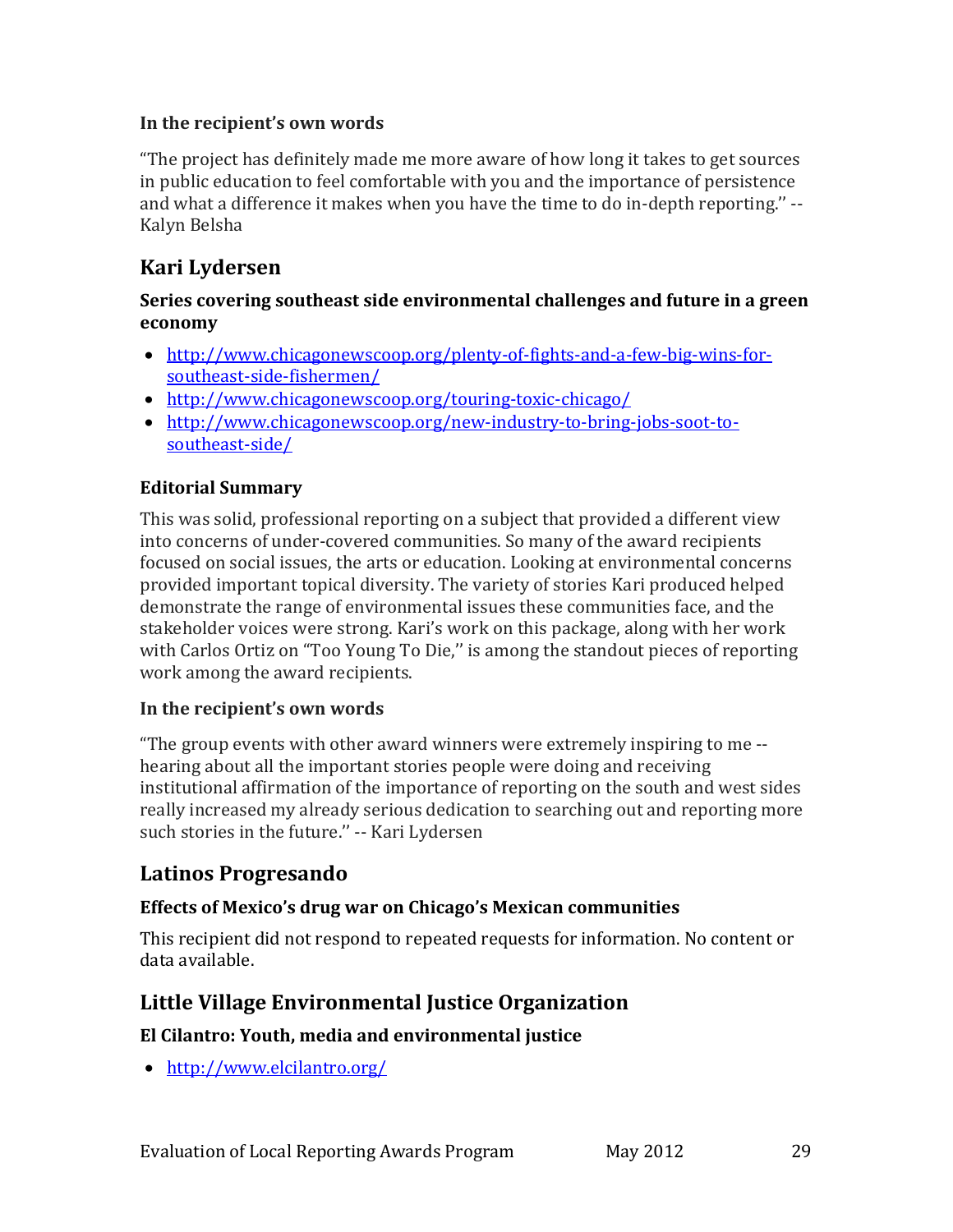#### **Editorial Summary**

This project took more the form of a true blog than enterprise or narrative reporting. For a blog approach to be successful, frequency and reliability of publication are key. This effort was hurt by the infrequent nature of posts; the recipient did not seem to achieve the rhythm of regular posting that a blog needs to engage audience; posts are separated by weeks and sometimes months. The mix of content and youth voices is a plus, but the effort remains unfocused and more than a bit disjointed.

### **Megan Cottrell**

#### **Series exploring correlation between lead poisoning and academic performance**

Work on this project was delayed; not included in this evaluation.

### **Metropolitan Tenants Organization**

#### **Slumlord Millionaires articles looking at one publicly supported and one privately owned building**

• [http://progressillinois.com/posts/content/2012/02/29/guest-article](http://progressillinois.com/posts/content/2012/02/29/guest-article-princeton-park-homes-tenants-suffer-owners-prosper)[princeton-park-homes-tenants-suffer-owners-prosper](http://progressillinois.com/posts/content/2012/02/29/guest-article-princeton-park-homes-tenants-suffer-owners-prosper)

#### **Editorial Summary**

The story on Princeton Park homes paints a vivid picture of life for tenants in a complex where repairs aren't made and living conditions have become unsanitary and damaging to both property and health. The story has appropriate background and context, explaining some of the underlying principles of tenant law and how those are being violated in this case. Unfortunately, there is no indication that of an attempt to contact the property owners for their response, which weakens the story.

### **Mujeres Latinas in Accion**

#### **Multimedia reports from Latina perspective on being undocumented and on teen suicide**

- [http://latina-voices.com/wp04/2011/10/14/why-are-latina-teens-at-risk-for](http://latina-voices.com/wp04/2011/10/14/why-are-latina-teens-at-risk-for-suicide-attempts/)[suicide-attempts/](http://latina-voices.com/wp04/2011/10/14/why-are-latina-teens-at-risk-for-suicide-attempts/)
- [http://latina-voices.com/wp04/2011/10/28/latinas-face-barriers-to-mental](http://latina-voices.com/wp04/2011/10/28/latinas-face-barriers-to-mental-health-treatment/)[health-treatment/](http://latina-voices.com/wp04/2011/10/28/latinas-face-barriers-to-mental-health-treatment/)
- <http://latina-voices.com/wp04/2011/10/14/latina-teens-face-suicide-risk/>

### **Editorial Summary**

The subject matter is an important one and something we do not often see in mainstream media: mental health issues among Latinos. The recipient focused on two topics: the mental health concerns of undocumented Latinas and the issue of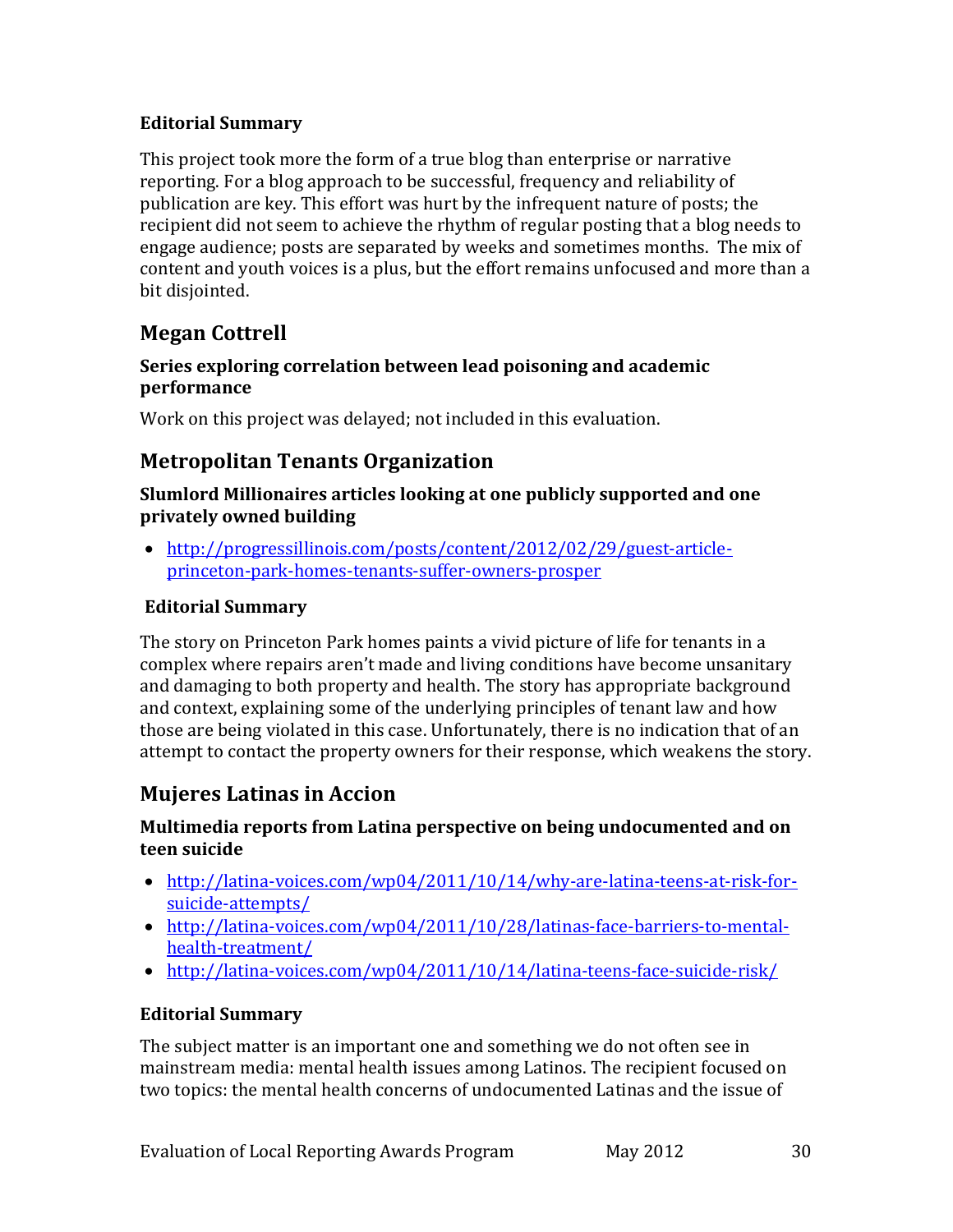teen suicide among Latinas. The stories were well sourced and included voices of both experts and stakeholders. The profile of a family who lost a daughter to suicide was both a compelling narrative and served as a window into the larger issue. This is serious and important work.

## **Neighborhood Writing Alliance**

#### **Series of individuals with disabilities living and working on Chicago's south and west sides**

- [http://www.jot.org/blog/2011/10/25/disability-in-chicago-part-1-bullying-in](http://www.jot.org/blog/2011/10/25/disability-in-chicago-part-1-bullying-in-chicago-public-schools/)[chicago-public-schools/](http://www.jot.org/blog/2011/10/25/disability-in-chicago-part-1-bullying-in-chicago-public-schools/)
- [http://www.jot.org/blog/2011/11/15/disability-in-chicago-part-2-isolation](http://www.jot.org/blog/2011/11/15/disability-in-chicago-part-2-isolation-and-disability/)[and-disability/](http://www.jot.org/blog/2011/11/15/disability-in-chicago-part-2-isolation-and-disability/)
- [http://www.jot.org/blog/2011/12/15/disability-in-chicago-part-3-domestic](http://www.jot.org/blog/2011/12/15/disability-in-chicago-part-3-domestic-violence-in-the-disability-community/)[violence-in-the-disability-community/](http://www.jot.org/blog/2011/12/15/disability-in-chicago-part-3-domestic-violence-in-the-disability-community/)
- [http://www.jot.org/blog/2011/12/22/disability-in-chicago-part-4-state](http://www.jot.org/blog/2011/12/22/disability-in-chicago-part-4-state-compliance-to-olmstead-decision-increasing/)[compliance-to-olmstead-decision-increasing/](http://www.jot.org/blog/2011/12/22/disability-in-chicago-part-4-state-compliance-to-olmstead-decision-increasing/)

### **Editorial Summary**

There is a lot to like about this work. The choice of subject matter is strong. These are voices we do not often hear, talking about experiences that few of us share. The stories provide context, putting the individual accounts into the broader perspective: the challenges facing those living with disabilities. Issues related to policy are explored, as are the complexities of issues such as domestic violence and the disabled. This is an example of diversity in voices that extends outside some of our traditional thinking.

### **In the recipient's own words**

"We found that delving deeply into one community's issues and sharing that with a broader public helped create connections and build community support that expanded beyond the targeted community.'' -- Hollen Reischer, Neighborhood Writing Alliance

### **Rainbow Gal Inc.**

#### **Radio series investigating the City of Chicago's program for black and female business entrepreneurs**

• <http://emilieandfriends.com/wp-content/uploads/2011/12/cctreport.pdf>

### **Editorial Summary**

The major editorial output for this recipient was a 54-page report on the history and effectiveness of the city's Minority and Women-Owned Business Enterprise Program. The report is comprehensive and detailed, presented more in an academic or institutional tone than a reportorial tone. It would be a significant resource for those seeking to understand the intricacies of this program. The recipient also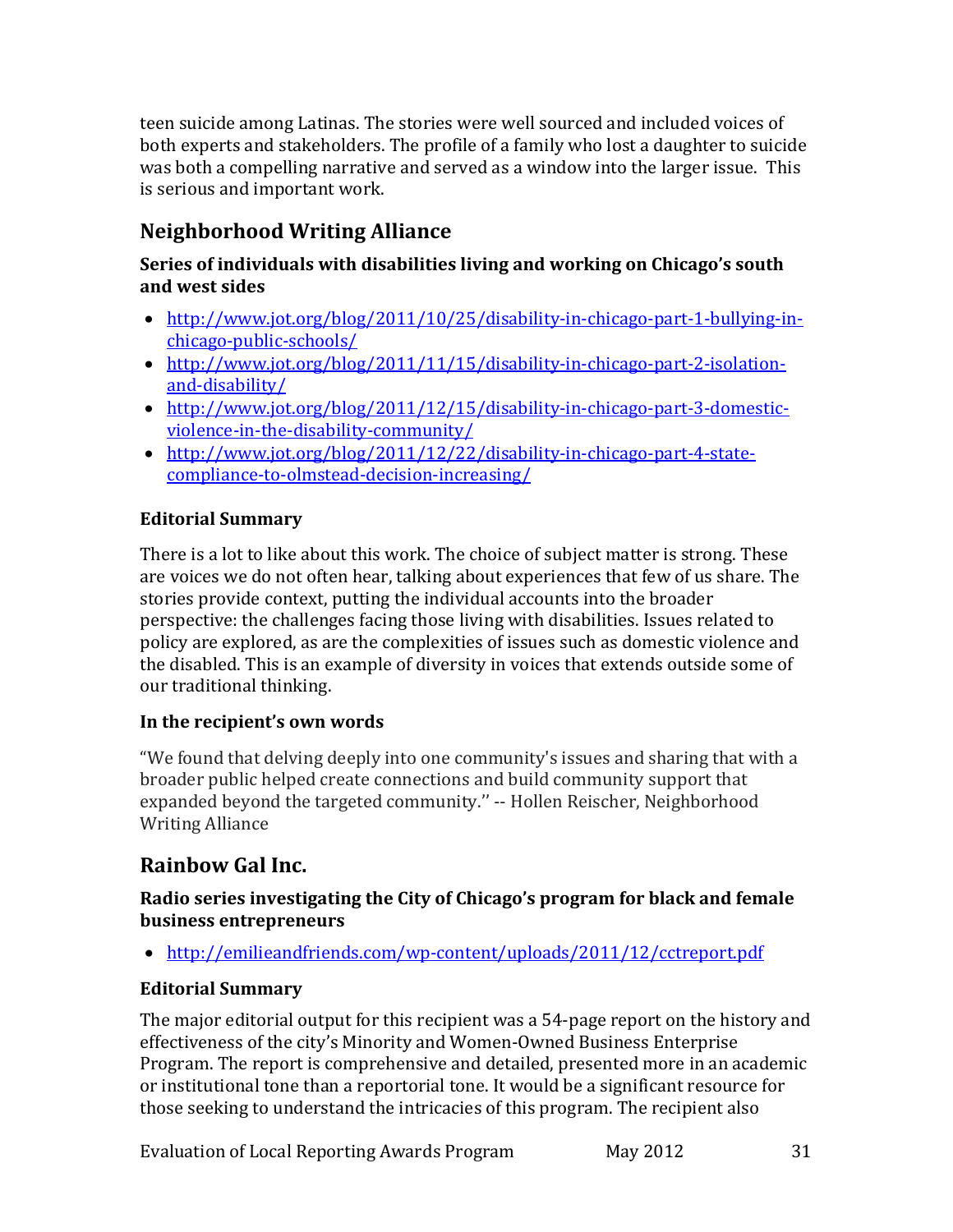produced television programming exploring the issues raised by this program; however, we were not provided with links to that content and were unable to locate it through search.

#### **In the recipient's own words**

"The biggest success was being able to collect valuable information and present it as concisely as possible, and also making it easy for people to access documents and materials referenced in the report by providing web links. By presenting the report in this way, those who read it will hopefully have a better understanding of why the WMBE program was created, the obstacles faced to maintain it, and where the program currently stands.'' -- Emilie McKendall

### **Samuel C. Cholke**

#### **Examination of county health reorganization and effect on low-income populations'**

This recipient did not respond to repeated requests for information. No content or data available.

### **Serethea Matthews**

#### **Examination of 911 response and lack of equitable distribution of police services in Austin**

• [http://austintalks.org/2012/02/police-response-slow-in-austin-compared-to](http://austintalks.org/2012/02/police-response-slow-in-austin-compared-to-near-north-neighborhoods/)[near-north-neighborhoods/](http://austintalks.org/2012/02/police-response-slow-in-austin-compared-to-near-north-neighborhoods/)

### **Editorial Summary**

This recipient clearly faced serious obstacles in gathering data for her work. She is transparent in outlining the information requests she submitted to police authorities and how she had to find alternate sources of information when those requests were denied. She paints a vivid picture of the neighborhood and the concerns of the residents who live there about this issue. She provides context and comparisons to build her case. Her story would have been strengthened with comment from police.

#### **In the recipient's own words**

"(This project gave me) credibility. I expect to be able to leverage this recognition for other projects and to gain other funding.'' -- Serethea Matthews

### **Strategic Human Service – North Lawndale News**

### **Multimedia investigation of impact of poverty in seven west side communities**

- <http://nlcn.org/news/archives/783>
- <http://nlcn.org/news/archives/818>
- <http://nlcn.org/news/archives/777>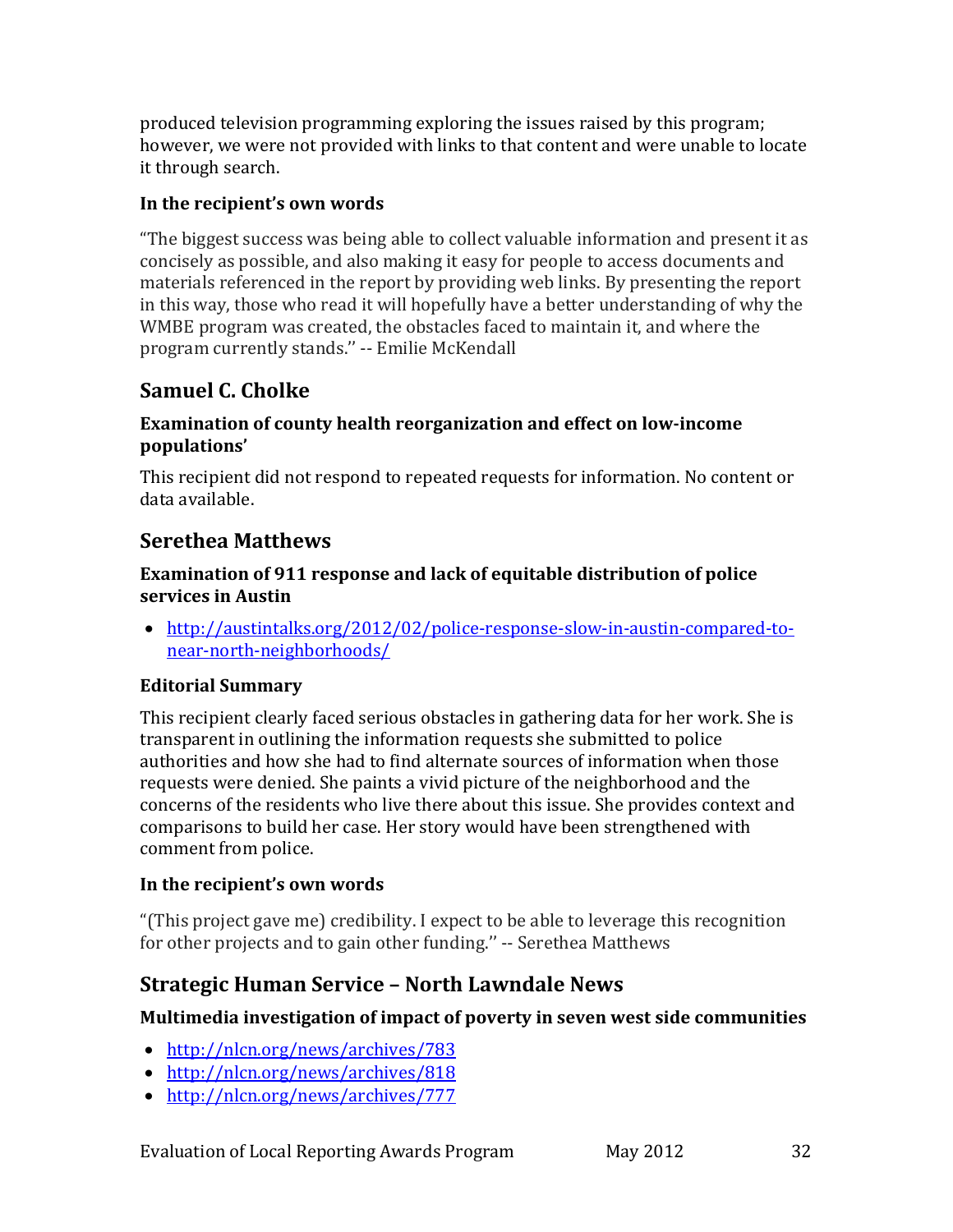- <http://nlcn.org/news/archives/376>
- <http://nlcn.org/news/?p=432>
- <http://nlcn.org/news/archives/733>
- <http://nlcn.org/news/archives/722>

#### **Editorial Summary**

There is a lot of potential in the work of this recipient: a variety of topics, voices (both as writers and as sources) that we do not see in mainstream media, a sense of urgency and connection to community and a focus on what is being done to help. We believe this potential could have better been achieved if the recipient had worked more closely with the Community Media Workshop and *The Chicago Reporter*; this work was largely done by recipients on their own. The recipients did not respond to our requests to complete the survey or provide information on distribution or audience, so we lack information to make a more complete evaluation.

### **Sarah Ostman**

#### **Prostitution court in practice: Stories on individuals leaving the sex trade**

• [http://gapersblock.com/mechanics/2012/01/09/nina-prostitution-recovery](http://gapersblock.com/mechanics/2012/01/09/nina-prostitution-recovery-and-the-wings-court/)[and-the-wings-court/](http://gapersblock.com/mechanics/2012/01/09/nina-prostitution-recovery-and-the-wings-court/)

#### **Editorial Summary**

This recipient focused intensely on one woman: Nina, a prostitute for more than 30 years who was offered the opportunity to participate in a program aimed at helping women like her break the cycle of prostitution and drugs. The recipient clearly spent significant time with Nina and came to deeply understand her life. Her audio report is compelling; production values are high, the quality of the content is strong. This recipient directly gives us the voice of this woman, unadorned, so that we can gain insight into her experiences.

#### **In the recipient's own words**

"It gave me the push I need to do a project I'd been thinking about for a long time. I was aware of the prostitution court and its challenges, but this award really inspired me (and allowed me financially) to take the time to investigate it.'' -- Sarah Ostman

### **The Voice Newspapers**

#### **Series documenting correlation of academic success and youth engagement with juvenile justice system**

This recipient did not respond to repeated requests for information. No content or data available.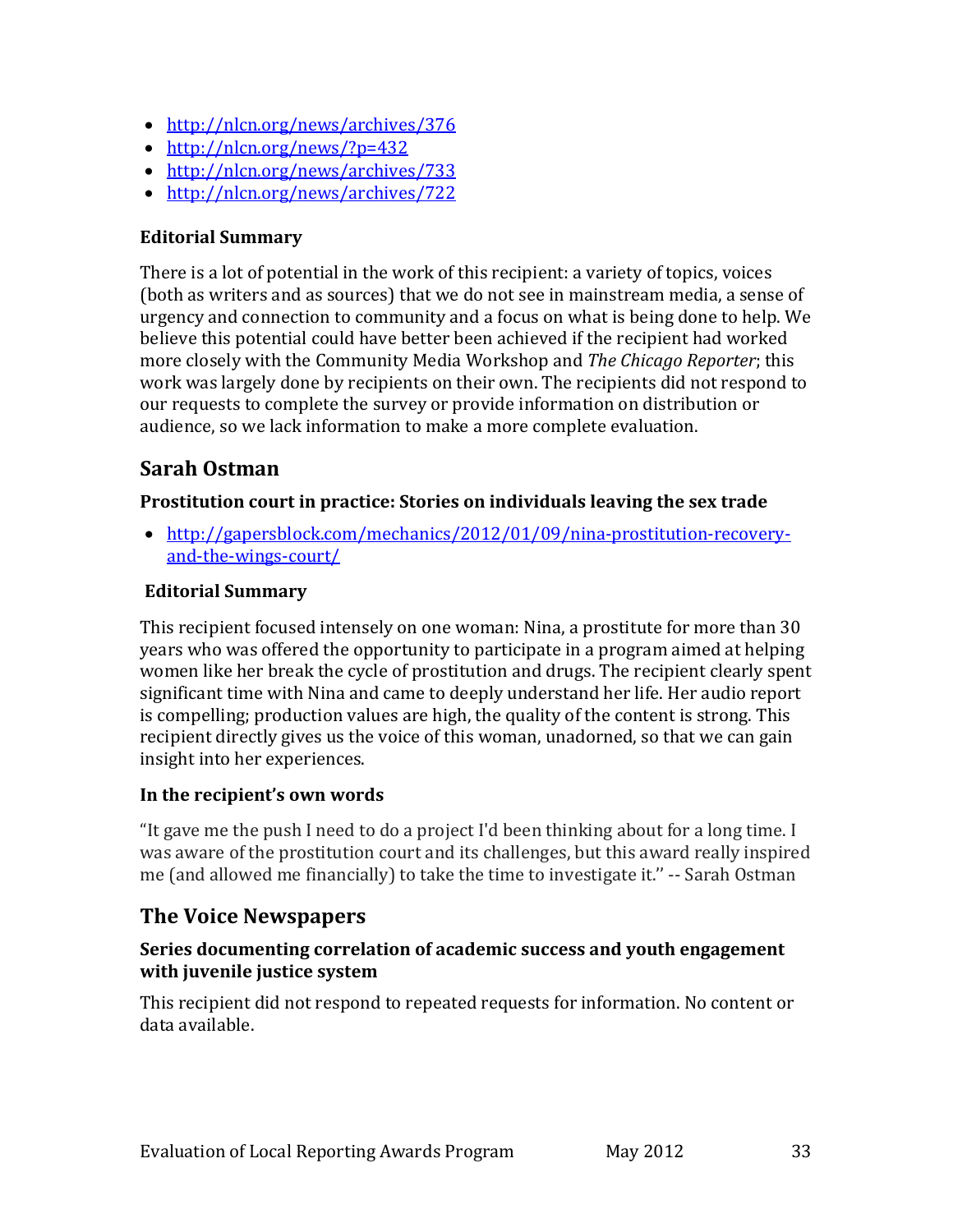### **The Westside Writing Project**

#### **Research and reporting on efforts to revitalize Chicago Avenue and other topics**

- <http://www.youtube.com/watch?v=tKzRgAlTwLg>
- <http://www.youtube.com/watch?v=s45xPDNBBH0>
- <http://www.youtube.com/watch?v=bGfcxZuLtCw>
- <http://www.youtube.com/watch?v=bGfcxZuLtCw>
- [http://www.youtube.com/watch?v=34KuFHB\\_gL4](http://www.youtube.com/watch?v=34KuFHB_gL4)
- <http://www.youtube.com/watch?v=Y208IrGmmdo>
- <http://www.youtube.com/watch?v=804-sznvB54&feature=youtu.be>
- <http://www.youtube.com/watch?v=S7EUdpKKfY8&feature=youtu.be>

#### **Editorial Summary**

Let's toss objectivity out the window here: We loved this project. This is the ultimate expression of young voices. The idea of doing this through a YouTube channel is inspired; it creates a strong body of work in a format that young people are familiar with and willing to explore. The student reporters are clearly engaged and excited about the work they are doing, and the production values of that work are quite good. This is the kind of effort that pays dividends not just in the information it provides to the community, but in the sense of accomplishment it creates in the young people doing the work.

#### **In the recipient's own voice:**

**"**Our biggest success was that we were able to conduct a Summer Digital Media Workshop working with 10 students from 6 area schools to form a news team reporting on local issues affecting the community.'' -- Frank Latin, Westside Writing Project

#### **EDITOR'S NOTE: The links above may not capture all of the online activity and reporting generated by Local Reporting Award winners.**